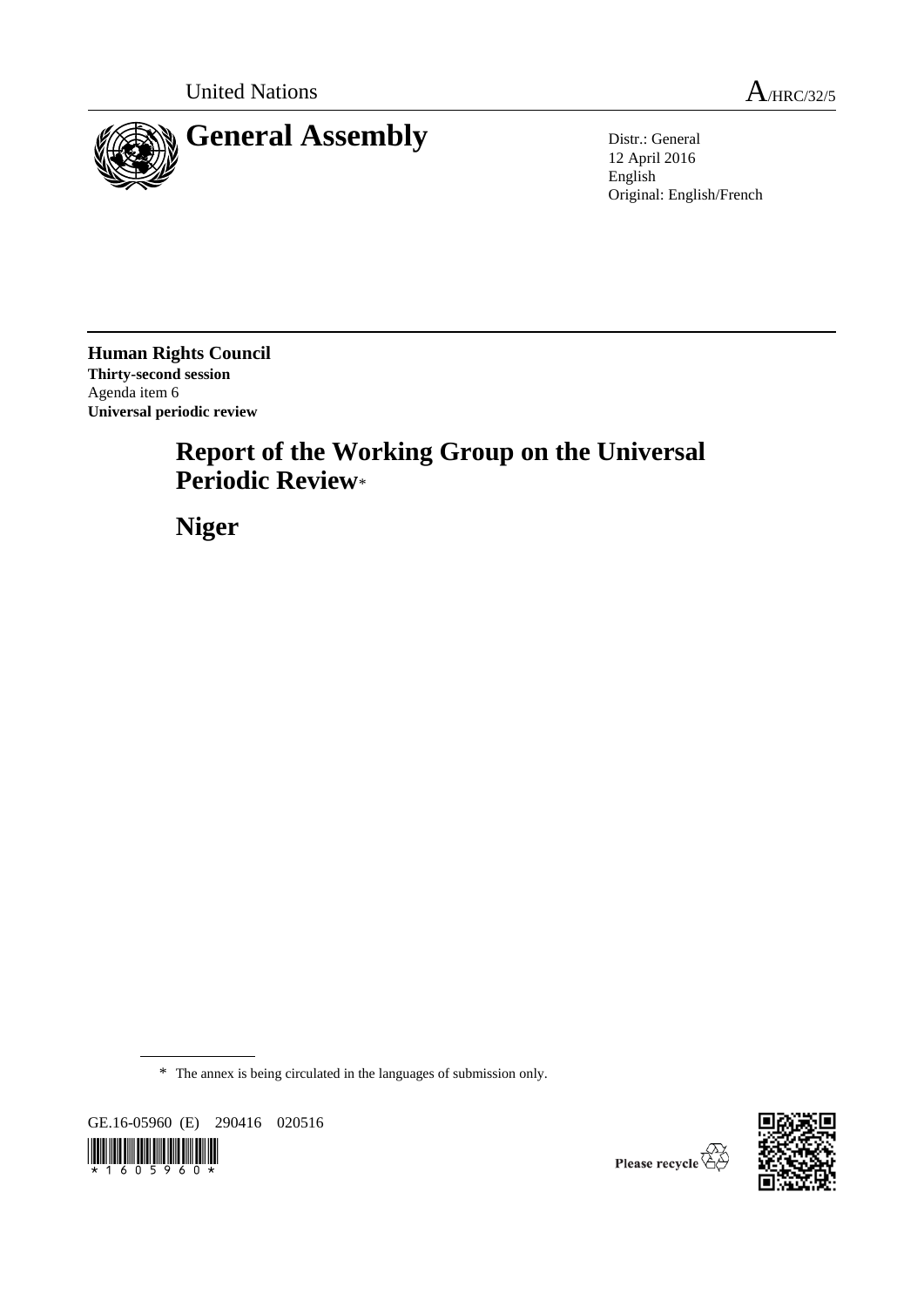# Contents

|       |    |    | 3             |
|-------|----|----|---------------|
|       |    |    | $\mathcal{R}$ |
|       |    | В. | 8             |
|       | H. |    | 15            |
| Annex |    |    |               |
|       |    |    | 26            |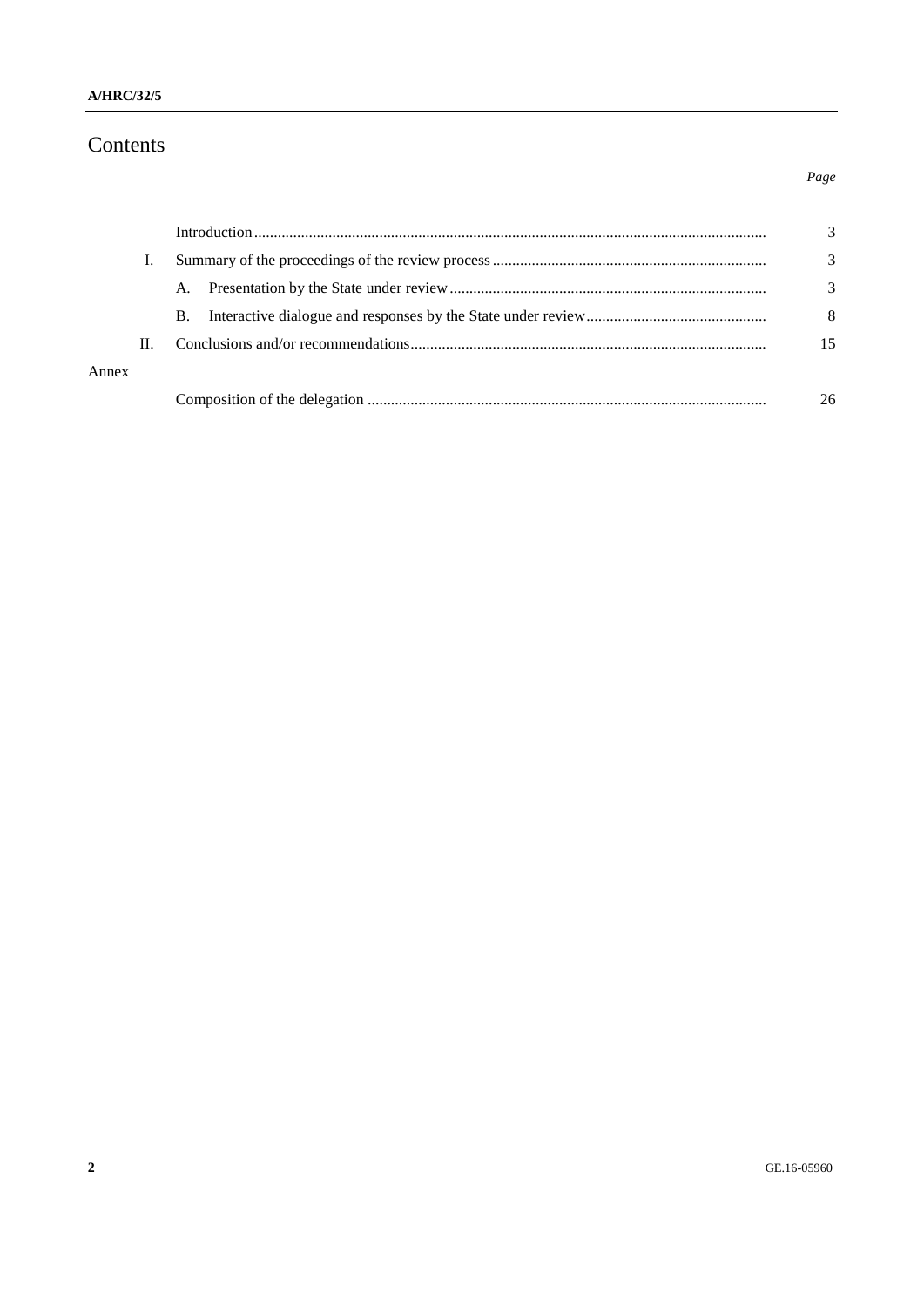# **Introduction**

1. The Working Group on the Universal Periodic Review, established in accordance with Human Rights Council resolution 5/1, held its twenty-fourth session from 18 to 29 January 2016. The review of Niger was held at the 2nd meeting, on 18 January 2016. The delegation of Niger was headed by Amadou Morou, Minister of Justice. At its 10th meeting, held on 22 January 2016, the Working Group adopted the report on Niger.

2. On 12 January 2016, the Human Rights Council selected the following group of rapporteurs (troika) to facilitate the review of Niger: Bangladesh, Plurinational State of Bolivia and Switzerland.

3. In accordance with paragraph 15 of the annex to Human Rights Council resolution 5/1 and paragraph 5 of the annex to Council resolution 16/21, the following documents were issued for the review of Niger:

(a) A national report submitted/written presentation made in accordance with paragraph 15 (a) (A/HRC/WG.6/24/NER/1);

(b) A compilation prepared by the Office of the United Nations High Commissioner for Human Rights (OHCHR) in accordance with paragraph 15 (b) (A/HRC/WG.6/24/NER/2);

(c) A summary prepared by OHCHR in accordance with paragraph 15 (c) (A/HRC/WG.6/24/NER/3).

4. A list of questions prepared in advance by Belgium, Germany, Liechtenstein, Mexico, Norway, Slovenia, Spain, Switzerland and the United Kingdom of Great Britain and Northern Ireland was transmitted to Niger through the troika. These questions are available on the extranet of the universal periodic review.

### **I. Summary of the proceedings of the review process**

#### **A. Presentation by the State under review**

5. The representative of Niger thanked the Working Group on the Universal Periodic Review for preparing the session and the Office of the United Nations High Commissioner for Human Rights for its commitment to, and day-to-day work in, promoting and protecting human rights around the world. The representative then assured the Human Rights Council of the delegation's full cooperation.

6. The representative recalled that 112 recommendations had been made during the country's first universal periodic review cycle. Niger had drawn up an action plan for implementing those recommendations, which had been validated by all stakeholders in 2012. The plan had been evaluated in a 2014 midterm report which had taken stock of the progress achieved.

7. The national report had been prepared with the support of several partners, including international organizations, the National Human Rights Commission and civil society partners.

8. The recommendations made during the first universal periodic review had been given very careful consideration. Overall, the majority of recommendations had been acted upon.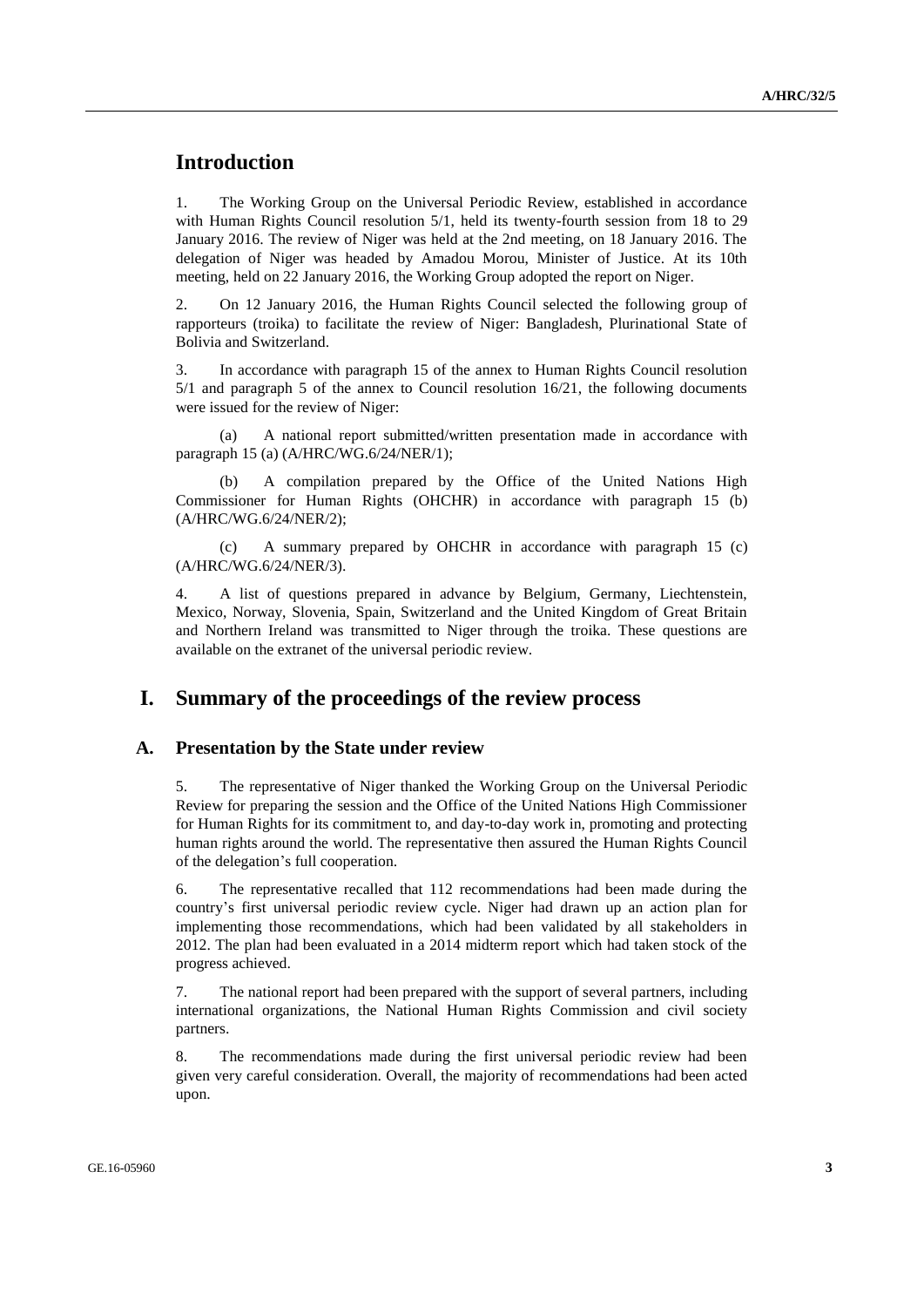9. Several pieces of legislation had been enacted with a view to improving the authorities' ability to intervene in all sectors.

10. With regard to democratic governance, Niger had established the institutions of the Republic provided for by the Constitution of 25 November 2010. Furthermore, all those institutions had withstood the internal and external difficulties that Niger had faced, including the latest attempted coup d'état.

11. In addition, the National Human Rights Commission had been established; it now met the criteria for "A" status accreditation by the International Coordinating Committee of National Institutions for the Promotion and Protection of Human Rights.

12. Significant progress had been made since 2011 in promoting transparency and good governance. The main developments in that regard were the establishment of a high authority to combat corruption and related offences and the regular publication of Court of Audit reports.

13. There had also been significant developments in the field of civil and political rights since 2011, including, in particular, the creation of a counter-terrorism institutional framework, composed of a national security council, a counter-terrorist judicial unit and a central counter-terrorism office. Other notable developments in that connection included improved access to justice, the development of press freedom and the strengthening of the legal and institutional framework for combating slavery and trafficking in persons.

14. Regarding access to justice, Niger had adopted a national policy on justice and human rights, together with a 10-year action plan for 2016-2025; it had also carried out several reforms, including the establishment of the National Agency for Legal and Judicial Assistance with a view to ensuring access to justice for vulnerable persons. An office had also been established, together with a helpline, in order to fight corruption and influence peddling in the judiciary.

15. Niger had established a national commission to coordinate the fight against trafficking in persons and a national agency for combating trafficking in persons.

16. During her visit to the country in 2014, the Special Rapporteur on contemporary forms of slavery, including its causes and its consequences had acknowledged the efforts made by Niger to implement the universal periodic review recommendations.

17. With respect to press freedom, press offences had been decriminalized, the capacities of the privately-owned media had been strengthened thanks to an increase in the budget of the press support fund, and the President of the Republic had signed the Declaration of Table Mountain, which sought to abolish the imprisonment of journalists for performing their professional duties.

18. Regarding economic, social and cultural rights, Niger had implemented the 3N Initiative (The people of Niger feed the people of Niger), which had led to the achievement of Millennium Development Goal 1 on reducing malnutrition. Noteworthy measures also included the implementation of a free health-care policy, which had led to an improvement in mother and child health; the 2012 revision of the Labour Code, which had been undertaken with a view to enhancing protection of the right to work; and the creation of a national employment observatory.

19. With regard to the promotion and protection of the rights of specific groups, the representative of Niger referred to the 2014 amendment of the Nationality Act, which sought to eliminate discrimination against women in the transmission of their nationality to foreign husbands; the 2014 amendment which had raised from 10 to 15 per cent the quota for both sexes in elected posts; the establishment of a national gender observatory; the adoption of national policy on the comprehensive development of young children and a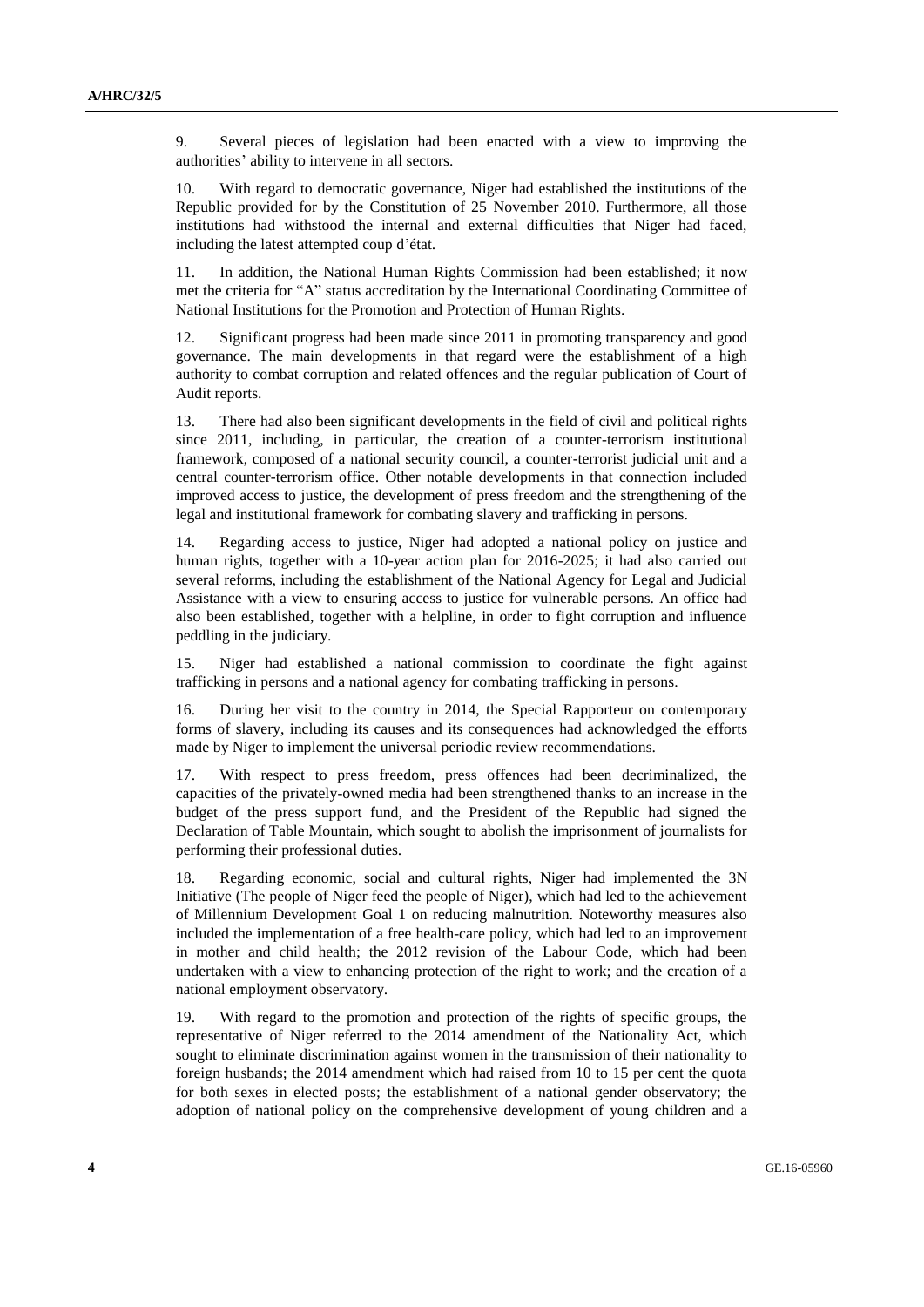framework document for child protection; the adoption of a national social protection policy; and the creation of councils of older persons.

20. In terms of cooperation with special procedures, Niger had received a visit by the Special Rapporteur on contemporary forms of slavery in November 2014 and was ready to welcome the Special Rapporteur on extreme poverty and human rights.

21. Concerning cooperation with treaty bodies, Niger was continuing its efforts to submit overdue reports. For example, its report on the implementation of the International Convention on the Elimination of All Forms of Racial Discrimination had been considered in August 2015. Niger had also submitted reports under the Convention on the Rights of Persons with Disabilities, the Convention on the Elimination of All Forms of Discrimination against Women, the Convention on the Rights of the Child, and the Optional Protocol to the Convention on the Rights of the Child on the sale of children, child prostitution and child pornography. The report on the implementation of the International Covenant on Economic, Social and Cultural Rights had been approved in December 2015. In addition, in early 2016, Niger had submitted its report on the implementation of the International Covenant on Civil and Political Rights and its updated common core document.

22. Despite the progress made since 2011, significant challenges remained. They related mainly to terrorist threats, trafficking, including the trafficking of migrants, high population growth, desertification, the silting of the Niger River and the shrinking of Lake Chad.

23. The most worrying and pressing of those challenges was terrorism, in particular attacks by Boko Haram, with its costs in terms of killings, arson attacks, destruction of property, population displacement and refugees. The situation in the West African region was especially disturbing because of the challenges posed by terrorism, in particular in terms of dealing with hundreds of thousands of displaced persons and refugees, ensuring their reinsertion and the socioeconomic development of the affected areas.

24. Despite such threats, Niger, with the assistance of its partners, continued to preserve its territorial integrity and ensure the security of people and their property. It had also cared for the displaced persons, refugees and returnees arriving at its borders.

25. Niger had called on the international community to support all efforts to restore peace and security in the Sahel and the Sahara, as well as its fight against terrorism, which was a threat for all.

26. Against that background, Niger was actively preparing the general elections scheduled for 21 February 2016. The Government was committed to organizing free, transparent, inclusive and peaceful elections, in accordance with the laws and regulations of the Republic.

27. Niger had carried out an internal audit of the electoral register — in response to a request by the opposition political parties — which had been endorsed across the political spectrum. In addition, the Independent National Electoral Commission had requested the International Organization of la Francophonie (OIF) to commission an external audit by its experts. The Government had fully agreed to implement the recommendations of the OIF auditors. The electoral list had been approved by all of the country's political class.

28. As to comments received about the freedom of journalists and statements made concerning certain politicians, the representative of Niger replied that, since 2011, no politician or journalist had been imprisoned because of their views. Furthermore, press offences, such as defamation, insults and spreading false news, had been decriminalized. However, when the Criminal Code was violated, the law was applied; accordingly, one journalist had been imprisoned, for forgery and use of forgery.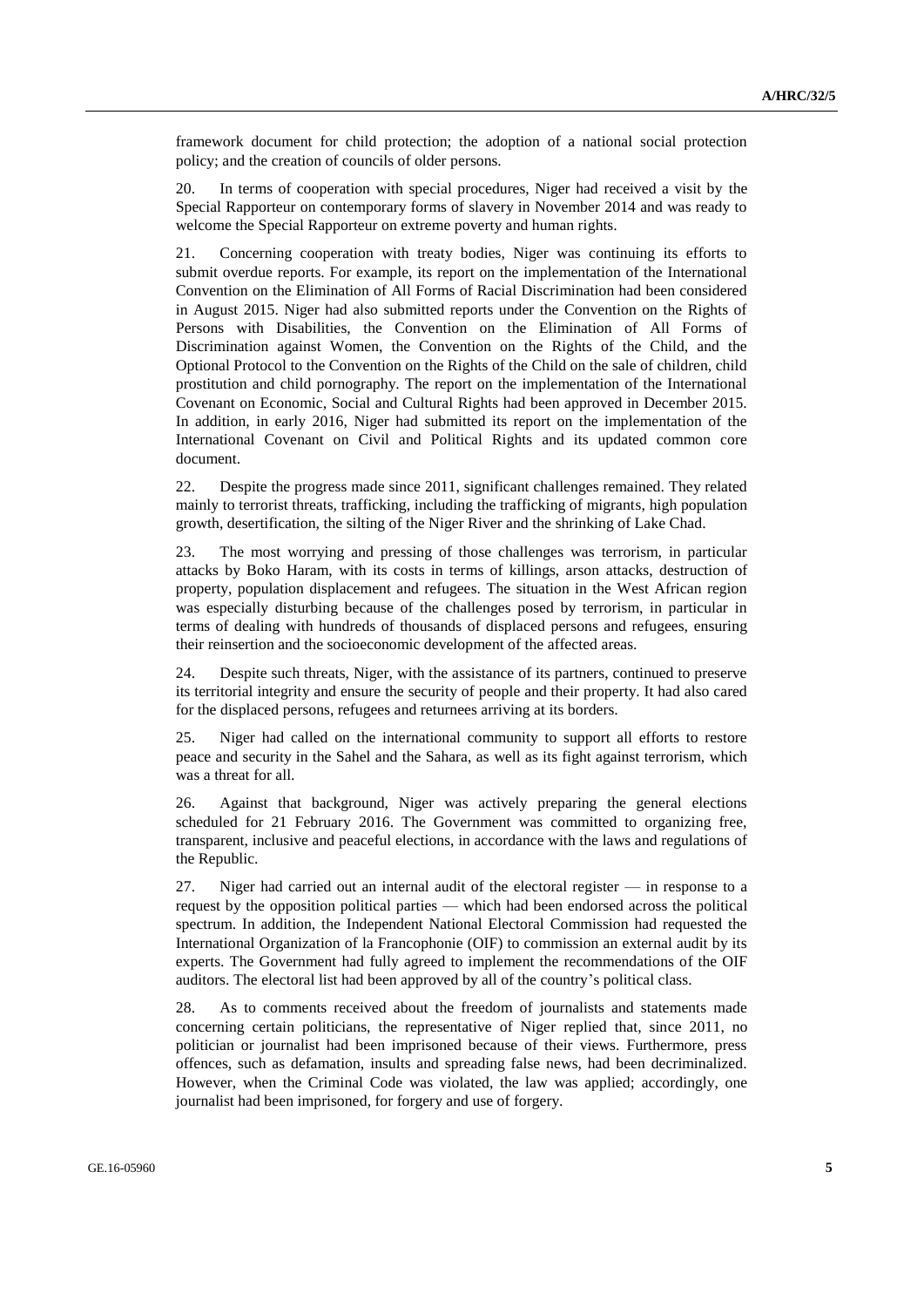29. Two human rights defenders had also been held for questioning concerning statements they had made that were intended to demoralize troops involved in counterterrorism operations; they had been released the following day. The representative of Niger stated that the country's stability had to be ensured and that some human rights activists acted on behalf of opposition parties in order to destabilize the Government and State institutions. Niger encouraged the proper use of freedom of expression because it strengthened the democratic system.

30. A bill on the ratification of the Second Optional Protocol to the International Covenant on Civil and Political Rights, aiming at the abolition of the death penalty was before the National Assembly. It should be noted, however, that the Government had systematically commuted death sentences to life imprisonment since 2012 and that no executions had been carried out since 1977. Although the Government was committed to abolishing the death penalty, most of the population were currently opposed to abolition. Niger had therefore chosen to conduct awareness campaigns on the issue, with the assistance of international partners, until the conditions for abolition were met. However, the Boko Haram question had delayed awareness-raising activities. Niger had asked the international community to continue to support its efforts in that regard.

31. Niger acknowledged the need to submit its report to the Committee against Torture. The Government took a firm stand against all forms of torture and trafficking in persons. A bill on torture had been drafted and was under consideration for adoption. Reporting of such acts was consistently encouraged with a view to prosecuting those responsible.

32. Of the country's 38 prisons, only Niamey prison had a problem of overcrowding. The Government was planning to build a new facility there capable of holding 1,500 inmates.

33. An independent mechanism to monitor conditions of detention had not yet been set up; however, steps had been taken at the national level to that end.

34. With regard to efforts to eliminate gender-based discrimination, Niger had ratified the Convention on the Elimination of All Forms of Discrimination against Women, and a committee had been established to look into withdrawing the reservations that had been made. A three-year plan for the period 2015-2017 had also been drawn up. It was planned to raise awareness of the issue by means of a travelling exhibition and to conduct advocacy work among members of parliament, religious leaders and traditional leaders.

35. In accordance with a 10-year policy for the advancement of women, women's rights were mainstreamed as cross-cutting issues in the sectoral policies of the various ministries.

36. As to the issue of the Wahaya and the question of female genital mutilation, the Government was carrying out information campaigns in order to ensure that all persons responsible for such practices were reported to the authorities. The public prosecutor's department had been instructed to prosecute the perpetrators of such acts. Furthermore, a consultation framework had been established, and it was planned to adopt a holistic strategy to develop pilot projects with a view to ensuring that medical expenses were reimbursed and that victims were helped to reintegrate into society and provided with legal assistance.

37. Following the implementation of a national strategy, the rate of female genital mutilation had fallen from 5 per cent in 2005 to 2 per cent in 2013.

38. Niger was also committed to ending child marriage. An African Union campaign had been launched to that end in 2014.

39. With regard to the right to education, the Government's efforts were unprecedented in the country's history. Within the space of 5 years, 15,000 classrooms had been built, as compared to 20,000 in the previous 50 years. Furthermore, the proportion of children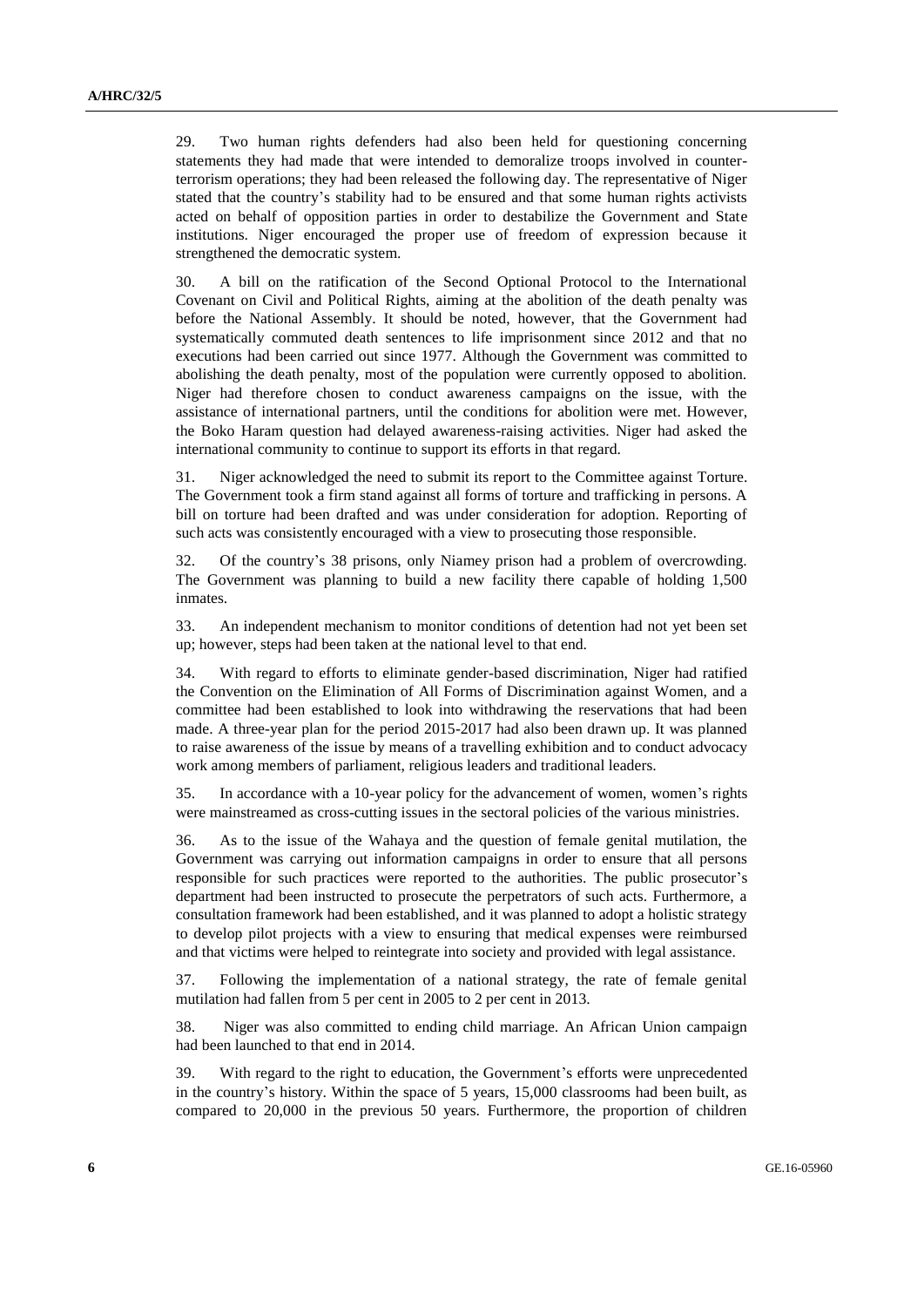enrolled in school had risen from 8 per cent in 2010 to 25 per cent in 2014. Steps had also been taken to improve, and make more accessible, technical and vocational education, including through such measures as the establishment of the Directorate of Civic Education and Citizenship Training, the National Observatory for Employment and Vocational Training and the opening of eight centres to support continuing training and apprenticeships. The representative of Niger also drew attention to the efforts made to improve the school enrolment of girls, the school completion rate and examination pass rates, as well as the introduction of compulsory education until the age of 16.

40. Child mothers who were attending school were allowed to continue their studies after giving birth.

41. With regard to women in decision-making positions and elective posts, in 2010, for the first time ever, a woman had been among the 10 candidates standing for President. At the legislative elections, women had accounted for 15 of the 113 deputies elected, 639 of the 3,477 councillors and 8 of the 270 mayors. Out of a total of 36 ministers, 7 were women. In addition, the President of the Constitutional Court was a woman, as was the President of the High Court of Justice.

42. The representative of Niger also referred to the amendment of the Quota Act, which had raised quotas, and the establishment of the National Gender Observatory.

43. With regard to commitments under international law, Niger had signed the core international human rights instruments and had pledged to continue its ongoing ratification efforts.

44. A standing invitation had been extended to special procedures in 2012.

45. Niger had adopted a national plan on food, safe drinking water and sanitation for the period 2011-2015 and a national strategy on livestock water in 2014, which had led to increased access to water in rural and urban areas.

46. Steps had also been taken with regard to the right to health, in particular maternal and reproductive health, including the provision of free-of-charge services for caesarean sections, under-5 childcare, antenatal care, family planning and the treatment of female cancers. Those measures had helped reduce maternal mortality and neonatal mortality.

47. With regard to the rights of persons with disabilities, the recommendations of the 2015 Forum would be incorporated into an action plan. In addition, a social protection law had been adopted in 2011, and, following the national forum on social protection, it was expected that a definition of a social protection floor would be established.

48. In conclusion, the representative of Niger expressed appreciation for the statements of support for the efforts made and progress achieved since the first universal periodic review. Niger reaffirmed its commitment to pursuing its efforts to promote and protect human rights, in particular women's and children's rights.

49. Niger was also committed to further strengthening freedom of expression and its efforts to combat terrorism, corruption and impunity by enhancing its institutional and legal framework.

50. Niger was grateful to all its bilateral and multilateral partners for their unwavering support for its efforts to build a democratic, peaceful and prosperous State.

51. Lastly, Niger was aware of the scale of the challenges facing it and its obligation to meet its human rights commitments. It called on the international community to support it in its determination to promote better governance and balanced social and economic development. The representative of Niger expressed appreciation to the delegations who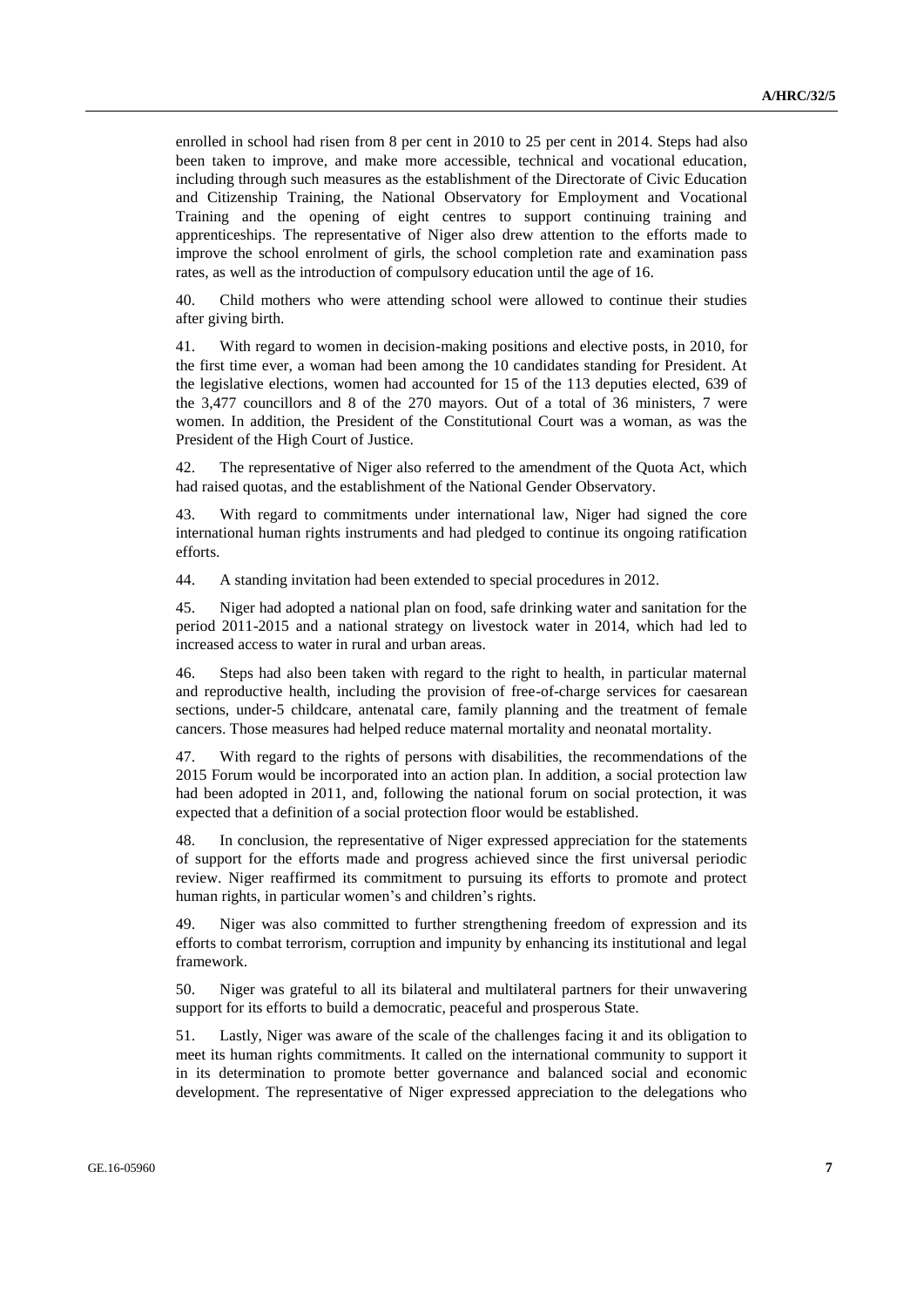had invited United Nations bodies to provide Niger with the technical support it needed to ensure a better future for its people.

### **B. Interactive dialogue and responses by the State under review**

52. During the interactive dialogue, 68 delegations made statements. Recommendations made during the dialogue are to be found in section II of the present report.

53. Chad noted the efforts of Niger to implement recommendations accepted during its first universal periodic review and its voluntary commitments. Chad encouraged Niger to continue to deal with a large number of challenges it faced and called for significant support from partner countries to assist Niger.

54. China commended Niger for the development of its 2012-2015 Action Plan and for conscientiously implementing the recommendations of the first cycle of the universal periodic review. China welcomed the efforts of Niger to combat slavery and improve people's health, education, employment and other economic, social and cultural rights. China called on the international community to support Niger in moving forward with its sustainable development.

55. The Congo noted the efforts of Niger to improve its human rights situation through its plan of action for 2012-2015. It noted the creation of national institutions between 2011 and 2013. However, it also noted the persistence of challenges, particularly regarding social rights and rights of women. It expressed appreciation for the decision of Niger to abolish the death penalty.

56. Costa Rica acknowledged the efforts of Niger regarding the ratification of human rights instruments and the establishment of institutions to ensure democracy and the rule of law. However, it noted with concern challenges related to gender equality, the security situation and internal displacements. It regretted the lack of laws and standards to effectively abolish the death penalty and criminalize torture.

57. Côte d'Ivoire welcomed in particular the accession of Niger to the International Convention for the Protection of All Persons from Enforced Disappearance. Cote d'Ivoire welcomed the setting up of the Programme for Economic and Social Development 2012- 2015, and encouraged the continuation of such efforts for combating poverty.

58. France welcomed measures taken by Niger in the area of human rights since its first universal periodic review, in particular the ratification of the International Convention for the Protection of All Persons from Enforced Disappearance and the Optional Protocol to the Convention against Torture and other Cruel, Inhuman or Degrading Treatment or Punishment.

59. The Democratic Republic of Congo noted with satisfaction the ratification by Niger of core human rights instruments and that Niger was the first country to sign the Optional Protocol to the International Labour Organization (ILO) Forced Labour Convention, 1930 (No. 29) aiming at combating modern slavery. Furthermore, it welcomed the fact that Niger voted in favour of General Assembly resolution 65/206 on the moratorium on the use of the death penalty.

60. Denmark commended Niger for its ratification of the Optional Protocol to the Convention against Torture and its efforts to promote the rights of women and girls. However, it expressed concern at reports of arrests of journalists and politicians, persistence of discrimination against women and girls, and the practice of land grabbing. Denmark urged Niger to respect freedom of speech and assembly, as well as democratic principles.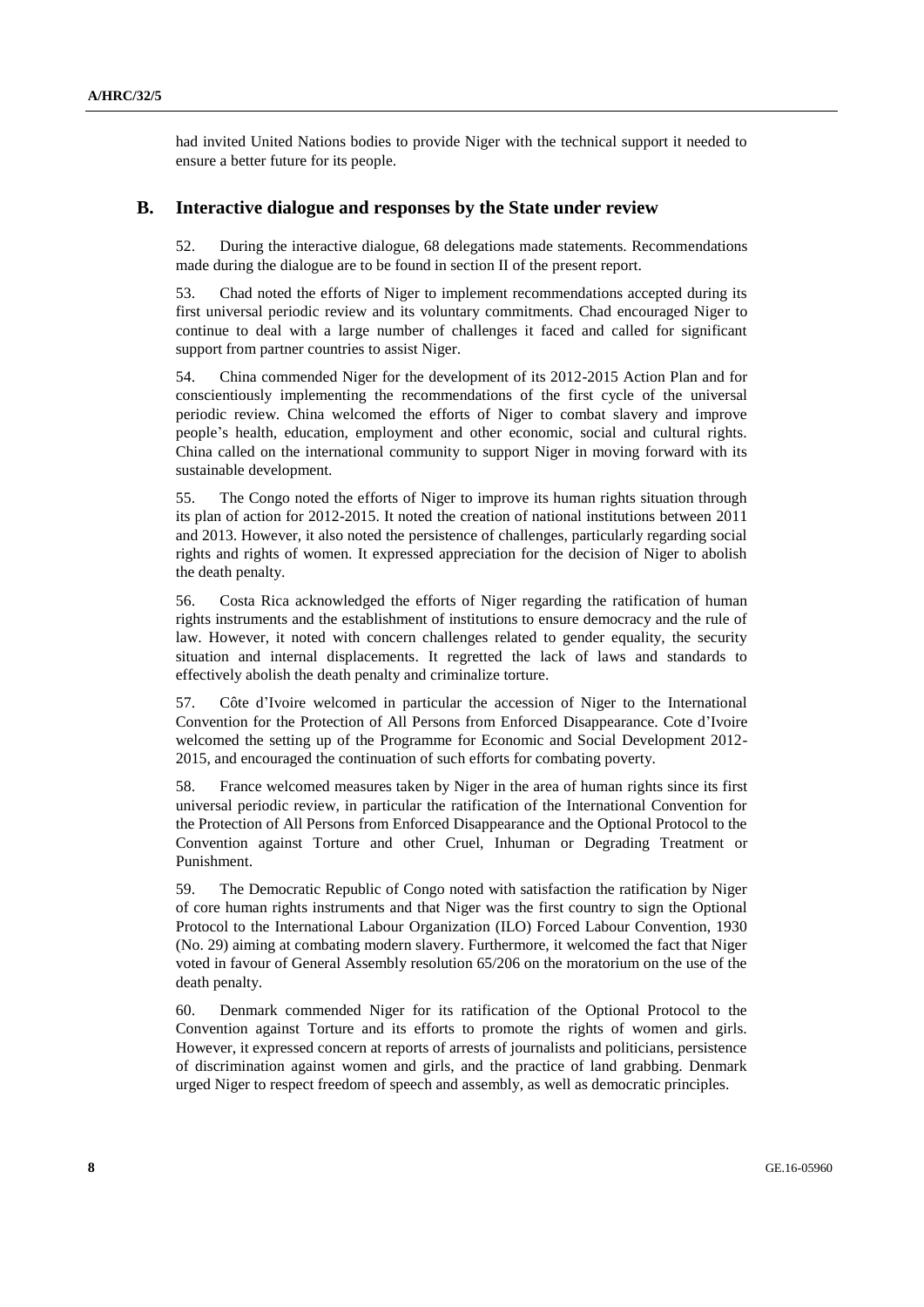61. Djibouti welcomed the participative and inclusive approach to the preparation of the national report of Niger. Djibouti expressed appreciation for the efforts underscoring the political willingness of the Government to improve the human rights situation in Niger.

62. Egypt noted the progress of Niger on human rights through the establishment of a national human rights institution, its action plan to implement recommendations from the first universal periodic review, and measures to fight against contemporary forms of slavery and trafficking in persons. It encouraged Niger to pay great attention to protecting economic and social rights in the context of sustainable development.

63. Ethiopia commended the significant advances of Niger in its ratifications and the follow-up framework in place for the implementation of the recommendations of the first cycle of the universal periodic review. Ethiopia expressed appreciation for the establishment of a counter-terrorism institutional framework to better contain the terrorist threat. Ethiopia encouraged Niger to continue working towards socioeconomic development to sustain and support vulnerable groups.

64. Cuba welcomed the fact that Niger had adopted important legislation further to its first universal periodic review, such as the laws on juvenile courts and trafficking, and the adoption of the justice and human rights action plan. Cuba praised the policy of early childhood development and the improvements in the areas of health, education, employment and food.

65. Georgia noted with appreciation the ratification of international human rights instruments, particularly the Optional Protocol to the Convention against Torture, and adoption of legislative provisions since the first universal periodic review cycle. It welcomed the standing invitation issued to special procedures and highlighted efforts to combat slavery, including the adoption of a national action plan to combat trafficking in persons. Georgia acknowledged steps taken to enhance the protection of women and children.

66. Germany recognized the efforts of Niger to cooperate with the United Nations human rights system, particularly the standing invitation issued to special procedures. Germany remained, however, concerned at the high rate of early, child and forced marriages and insufficient protection of migrants and refugees from smugglers and human traffickers.

67. Ghana expressed appreciation for the 2012-2015 Action Plan, aimed at implementing the recommendations of the first cycle of the universal periodic review. Ghana shared the concerns of Niger of the threat posed by terrorists. It expressed concern about alleged reports of intimidation and ill-treatment by security agencies of human rights defenders, journalists and other civilians exercising their rights to free speech, peaceful assembly and freedom of religion.

68. Indonesia welcomed the establishment of the national human rights institution, the Ombudsman's office and institutions to combat trafficking in persons and corruption. Indonesia welcomed the national policy on justice and human rights and its 10-year plan of action for 2016-2025, including the increase of women's participation in politics and the national policies implemented for children and youth, as well as for social welfare.

69. The Islamic Republic of Iran noted progress, particularly in reducing neonatal and maternal mortality rates and the implementation of different programmes for children to access education. It applauded the adoption of the national action plan on combatting human trafficking in 2014.

70. Iraq expressed appreciation for the ratification of international instruments and the role played by Niger in combatting terrorism and consolidating human rights within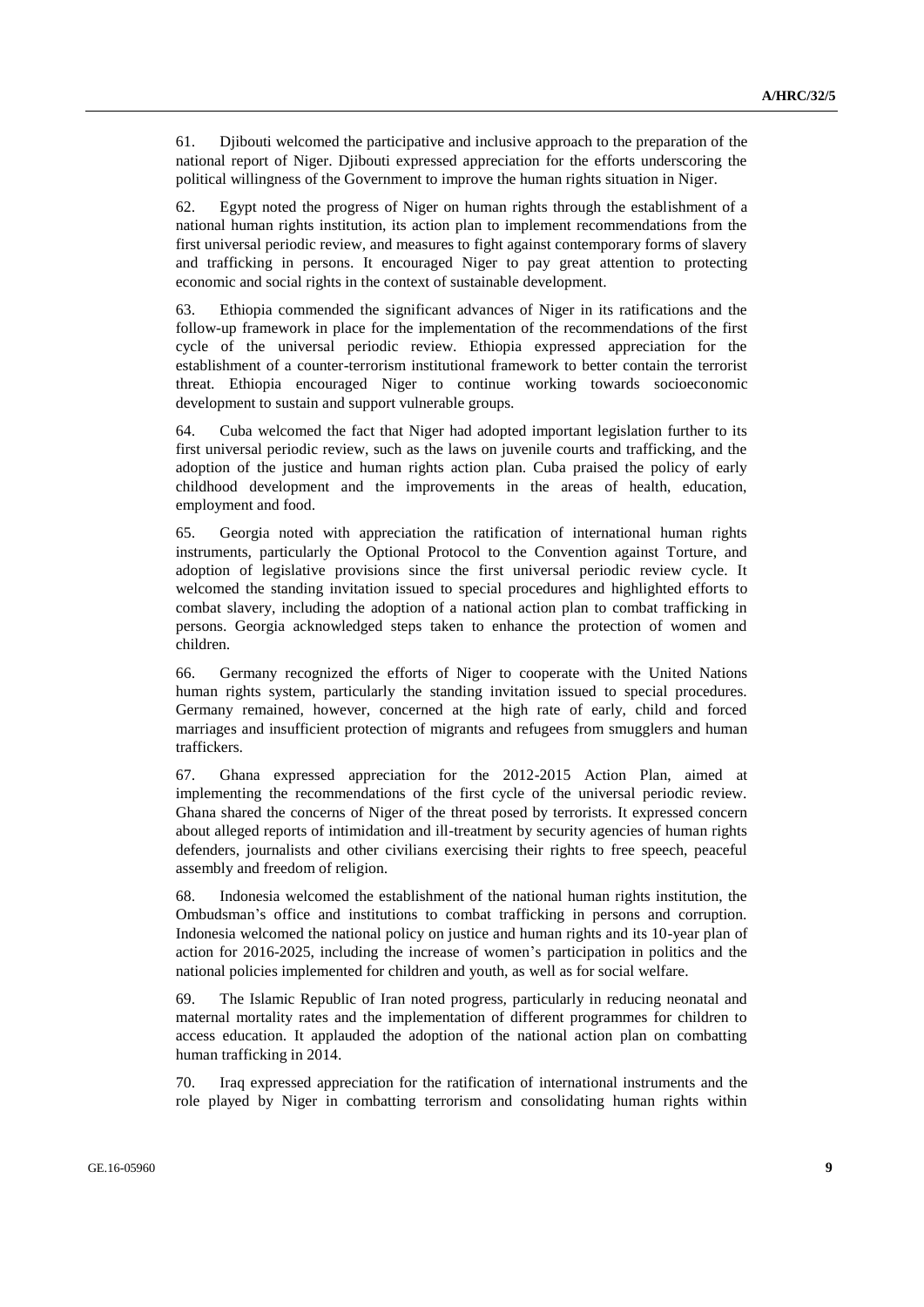society. Iraq applauded the cooperation of Niger with the international human rights community.

71. Italy commended the commitment of Niger to eradicate poverty, the attention it attributed to economic, social and cultural rights, and the adoption of the health development plan. Italy also expressed appreciation for the de facto abolitionist position of Niger regarding the death penalty.

72. Libya commended Niger on important legislation it adopted, including the act of May 2015 on migrant smuggling, and the establishment of national institutions such as the national agency for combatting trafficking in persons.

73. Luxembourg welcomed progress made in the sector of nutrition through the 3N ("Nigeriens Nourish Nigeriens") initiative, efforts made to promote women's rights, and measures to combat slavery. However, it regretted that women and girls remained extremely vulnerable regarding harmful practices, including female genital mutilation and early marriage. Luxembourg hoped that the forthcoming elections would be carried out in conformity with human rights.

74. Madagascar acknowledged the will of Niger to comply with international commitments despite a difficult regional environment marked by violence and terrorist acts. Madagascar welcomed the establishment of the Constitutional Court, the High Commissioner for the 3N initiative and the national commission for human rights.

75. Malaysia acknowledged the legislative measures, policies and programmes developed in Niger to promote economic and social rights, address the issue of trafficking in persons, and protect vulnerable groups, particularly women and children. Malaysia encouraged Niger to overcome the challenges in the promotion and protection of human rights in the country.

76. Mauritania welcomed the adoption of the action plan for the implementation of the national policy on the justice system and human rights and the establishment of the national agency for legal and judicial assistance. Mauritania welcomed other reforms such as the Declaration of Table Mountain prohibiting prison sentences for journalists. Mauritania noted the concern of Niger with combating slavery and human trafficking, and continued to accord priority to the security challenges and fighting terrorism.

77. Mexico noted the establishment of the national human rights institution, the adoption of the national policy on justice and human rights and the amendment of the Quota Act, which fostered greater participation by women in political life. Similarly, Mexico welcomed the rise of birth registration, particularly in rural areas through mobile courts to issue birth certificates.

78. Slovenia commended the remarkable progress achieved since its previous review. It noted the human rights action plan, education programme, national institutions, and strengthened measures to combat female genital mutilation and Wahaya. It also noted that Niger had submitted overdue treaty body reports and ratified the Optional Protocol to the Convention against Torture and the Optional Protocol to the Convention on the Rights of the Child on the involvement of children in armed conflict. Slovenia considered that the first cycle recommendations it made had been mostly implemented.

79. Mozambique saluted the outstanding progress achieved by Niger since its first universal periodic review. It urged the Government to accelerate the process of abolishing the death penalty and appealed to the international community to be responsive to the request of Niger for technical support regarding attacks by Boko Haram.

80. Namibia commended the creation of the Office of the Ombudsman, the Constitutional Court, the Court of Audit and other courts and agencies to secure an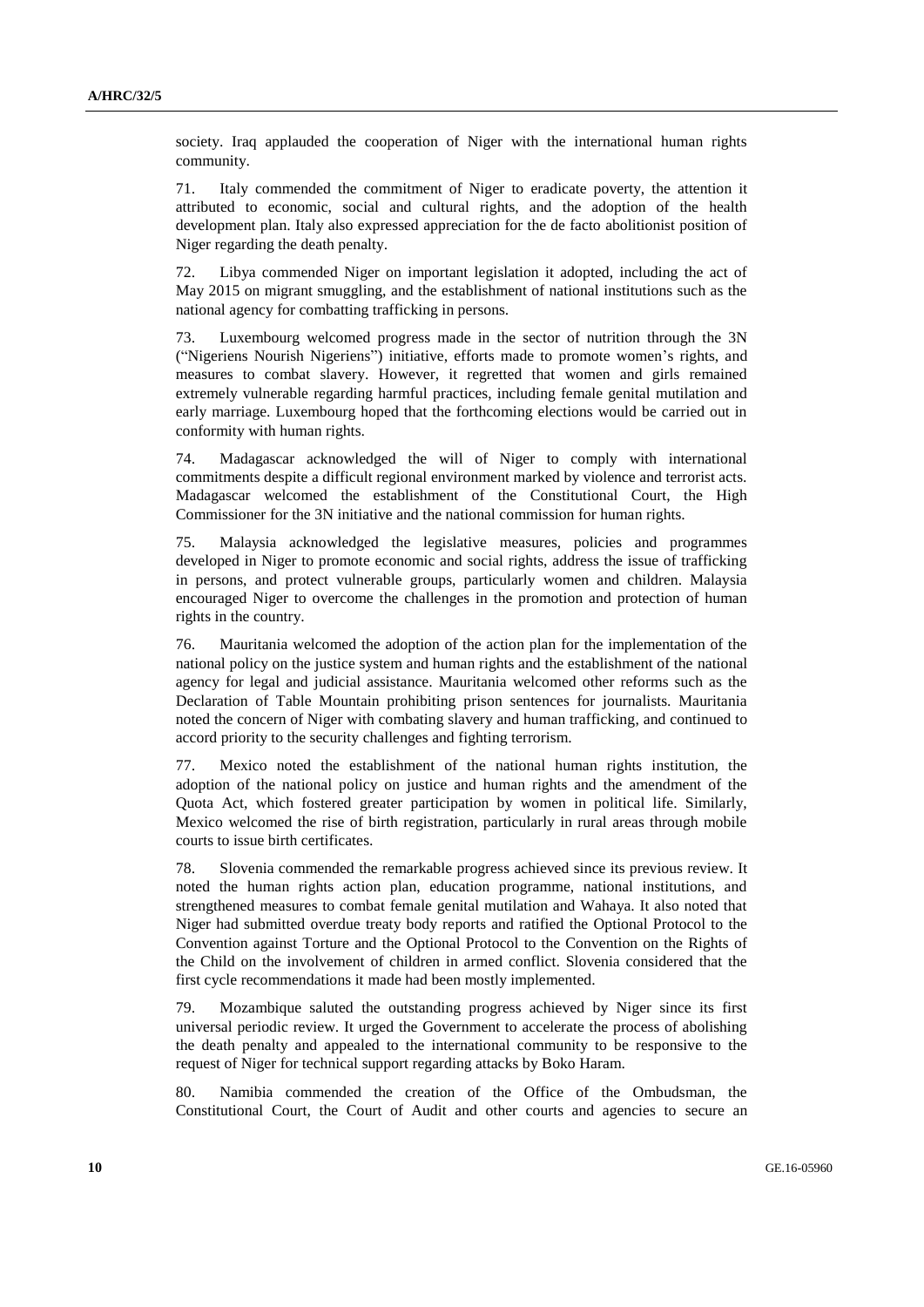institutional framework for the protection and promotion of human rights. Namibia expressed appreciation for efforts to protect freedom of expression and encouraged Niger to build on these achievements and guard against any arbitrarily restriction in the fight against terrorism.

81. The Netherlands commended progress in creating national human rights institutions. It noted some limited progress regarding access to maternal health care and reducing female genital mutilation and early marriage. The Netherlands asked that particular attention be paid to human rights defenders working on corporate accountability and transparency issues, who might face arrest, arbitrary detention and spurious charges.

82. Nicaragua recognized the enactment of a new Constitution in 2010 that triggered a process to establish the rule of law and promote and protect human rights. Nicaragua commended the Government for improving the quality and access to education and health, and called for the rapid adoption of the justice and human rights policy.

83. Nigeria welcomed the justice national policy and the action plan for 2016-2025, as well as initiatives to prevent trafficking in persons. Nigeria urged Niger to promote human rights at all levels, and ensure political inclusion and free and fair elections. It also urged Niger to continue to provide the enabling environment for the protection of the rights of refugees and internally displaced persons, in line with international standards.

84. Norway commended Niger for its efforts to enhance access to education and food security. It acknowledged the hospitality that Niger had demonstrated towards refugees from neighbouring countries and condemned the attacks on innocent civilians in the Diffa region. Norway recalled the responsibility of Niger to uphold fundamental rights even during a State of Emergency.

85. Pakistan noted that Niger had implemented a majority of the recommendations from the first cycle of the universal periodic review. Pakistan commended the passage of a number of laws and administrative reforms, and appreciated the ongoing cooperation with OHCHR, including the treaty bodies.

86. Panama welcomed progress made by Niger in implementing the recommendations accepted during its first universal periodic review, as well as the establishment of its national human rights institution.

87. The Philippines recognized the challenges faced by Niger regarding climate change and terrorism. It welcomed the ratification of international human rights instruments and the strengthening of a domestic legal and institutional framework. It expressed appreciation for efforts towards the abolition of the death penalty, and towards combating human trafficking and slavery. It commended Niger for measures taken to promote and protect the rights of refugees and migrant workers.

88. Portugal noted with appreciation the willingness of Niger to engage further with treaty bodies and welcomed, among other developments, the establishment of an interministerial committee in charge of preparing human rights reports. Furthermore, it welcomed the ratification of the Optional Protocol to the International Covenant on Economic, Social and Cultural Rights in 2014.

89. Senegal congratulated Niger for its efforts since its first universal periodic review, and for measures taken in the areas of education, health, agriculture and food selfsufficiency, as well as the ratification of human rights instruments. Senegal called on the international community to assist Niger in its efforts to combat terrorism.

90. Sierra Leone welcomed the policies undertaken by Niger since its first universal periodic review. It noted that Niger was targeted by Boko Haram and commended the Government for tackling this threat in a holistic manner and working with regional partners.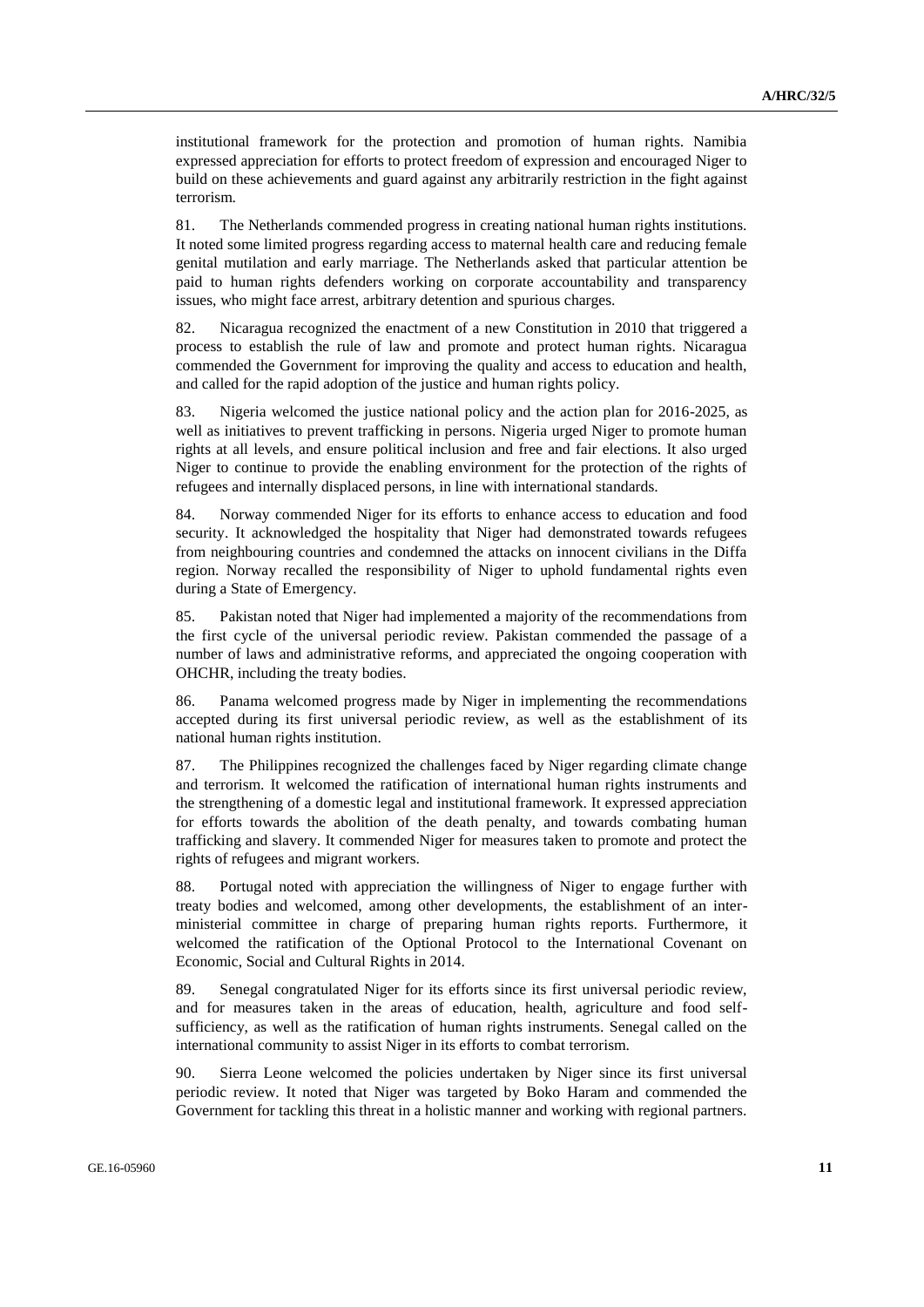Sierra Leone encouraged Niger to implement a more comprehensive preventative strategy to combat gender-based violence.

91. Morocco expressed appreciation for the reforms Niger had undertaken to build a democratic society that respected human rights. It congratulated Niger for establishing a national human rights institution, decriminalizing press crimes, improving access to justice, and combatting slavery and human trafficking. Morocco supported the request of Niger for technical support to establish a specialized body dealing with prison administration and security.

92. South Africa recognized the establishment of the national human rights institution and the adoption of the economic and social development plan. However, it noted remaining challenges in the full realization of human rights exacerbated through the burden of external debt and the food crises. It encouraged Niger to continue all efforts towards the promotion and protection of human rights, including the right to development.

93. South Sudan expressed appreciation for the national action plan on justice and human rights (2016-2025) and applauded efforts to combat slavery and human trafficking, and the enshrining of the abolition of slavery in the Constitution. South Sudan also expressed appreciation for steps taken to prosecute perpetrators of the crime of female genital mutilation and bring them to justice.

94. Spain welcomed the accession of Niger to the Optional Protocol to the Convention against Torture and the International Convention for the Protection of All Persons from Enforced Disappearance, and the decision of the Government to accede to the Second Optional Protocol to the International Covenant on Civil and Political Rights. In this respect, Spain commended the fact that the death penalty had not been applied since 1976.

95. Switzerland welcomed the efforts of Niger to abolish the death penalty. However, it expressed concern at the persistent rate of child, forced and early marriages that led to human rights violations, in particular of the right to education and sexual and reproductive rights. Switzerland was also concerned that human rights defenders continued to face violations and restrictions of their rights. It stated that Niger should ensure that mining companies were aware of its obligation to respect human rights.

96. Togo welcomed the participative and inclusive approach in preparing the national report. Togo was particularly impressed with the work undertaken during the previous four years to promote and protect human rights. Togo welcomed the adoption of the decade-long action plan on justice and human rights (2016-2025) and the decriminalization of press crimes.

97. Tunisia welcomed the development of an action plan for the implementation of the recommendations of the universal periodic review and the presentation of a mid-term report in this regard. It noted the establishment of 15 institutions contributing to the promotion and protection of human rights. Tunisia encouraged Niger to fight all forms of violence against women and children, including female genital mutilation.

98. Ukraine noted the significant progress of Niger in the ratification of human rights instruments and the fact that Niger had strengthened its national legal and institutional framework to combat slavery and human trafficking. Ukraine welcomed the signature of Niger on the Optional Protocol to the ILO Forced Labour Convention, 1930 (No. 29) aiming at combating modern slavery. However, it noted remaining challenges to building a genuinely constitutional State.

99. The United Kingdom commended the progress of Niger regarding security and humanitarian challenges. It urged Niger to ensure human rights protections particularly for those who were seeking refuge. It welcomed the signing by Niger of the Declaration of Table Mountain and urged Niger to ensure that journalists and non-governmental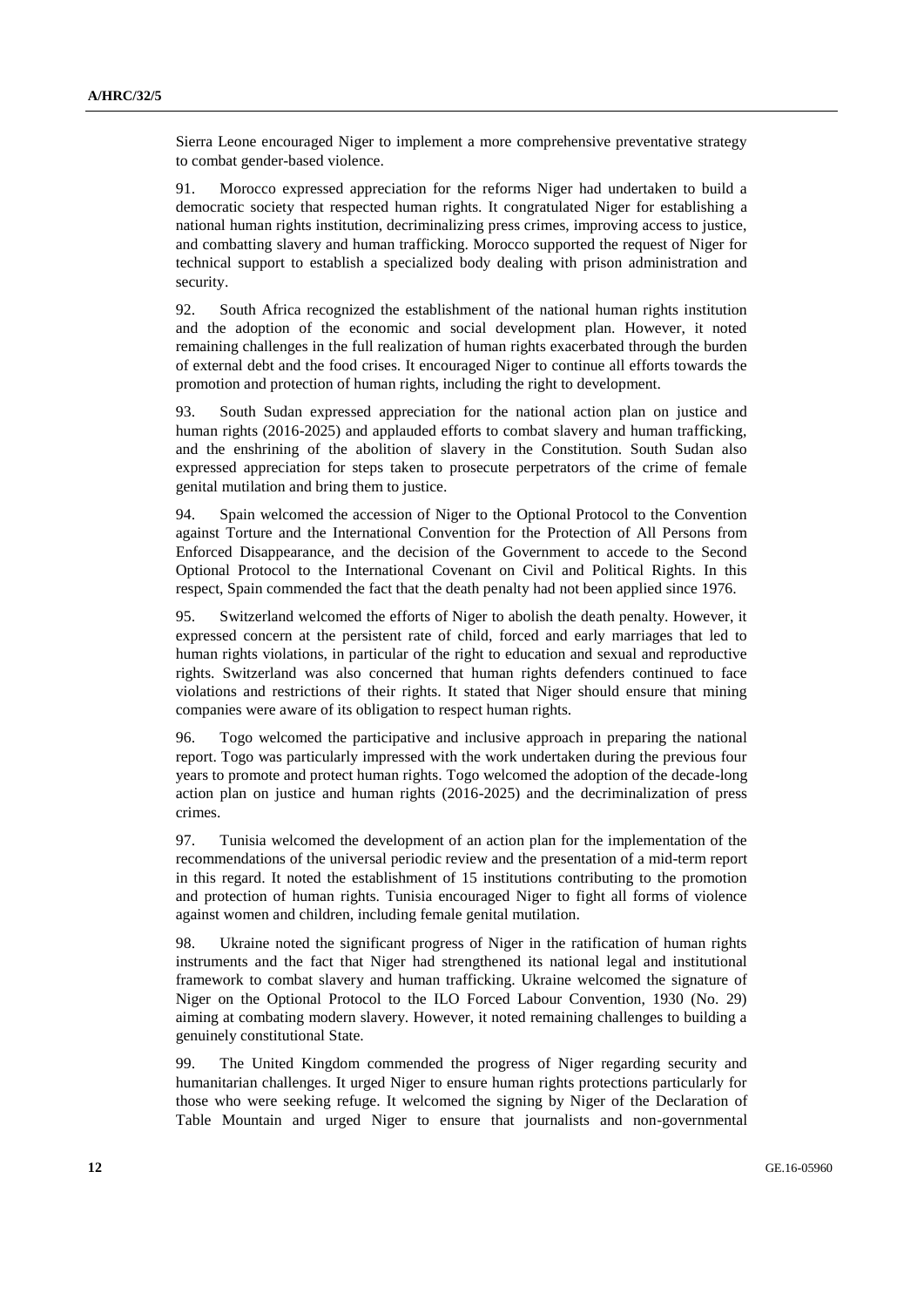organizations were not unduly hindered, harassed or detained as a result of their work. It called on Niger to end traditional practices that discriminated against and targeted women and girls.

100. The United States of America commended the efforts of Niger to counter terrorist groups. It welcomed the audit of the electoral list of Niger in advance of the upcoming elections. It was concerned by reports that political space was narrowing. It remained concerned about the continued existence of slavery and noted that prison conditions were still a challenge.

101. Uruguay welcomed ratification by Niger of the Optional Protocol to the ILO Forced Labour Convention, 1930 (No. 29) aiming at combating modern slavery. It encouraged Niger to implement the recommendations made by the Special Rapporteur on Slavery. Uruguay was concerned at the high rate of early and forced marriage, and encouraged Niger to strengthen measures to eliminate those practices as well as female genital mutilation, and harmonize its domestic legislation with the Convention on the Elimination of all Forms of Discrimination against Women.

102. The Bolivarian Republic of Venezuela praised the progress achieved in the fields of health and education, such as the distribution of free books in the first and second basic cycles, the establishment of canteens in schools for the nomad population and the strategic plan for delivering food in schools for the most vulnerable population.

103. Zambia called upon Niger to consider withdrawing its reservations to the Convention on the Elimination of all Forms of Discrimination against Women; domesticate the instruments it has ratified, particularly those concerning the rights of women and children; enact laws to combat slavery; and take the necessary steps to eliminate female genital mutilation. Furthermore, Zambia urged Niger to include a definition of discrimination in its legislation and harmonize the Criminal Code with the Convention on the Elimination of all Forms of Discrimination against Women, the International Covenant on Civil and Political Rights and the Convention on the Rights of the Child.

104. Afghanistan commended the actions and commitments of Niger in promoting and protecting human rights in compliance with international obligations. Moreover, it welcomed significant progress in the area of freedom of expression and the Declaration of Table Mountain signed by the President of Niger, which allowed journalists to freely practice their professional duties.

105. Algeria congratulated Niger for the remarkable progress it had made in implementing its recommendations from the first universal periodic review cycle, of which it had accepted 110 of 112 recommendations. Algeria welcomed Niger as the first signatory to the Optional Protocol to the ILO Forced Labour Convention, 1930 (No. 29) aiming at combating modern slavery. Algeria encouraged Niger to continue its efforts to combat early marriage.

106. Angola noted with satisfaction that Niger continued its efforts to improve respect of human rights, particularly in its domestic legislation. Angola welcomed the action plan to implement recommendations from the first cycle. Angola also noted the adoption of constitutional provisions that prohibited all forms of slavery and human trafficking.

107. Argentina welcomed the fact that Niger had become a party to the International Convention for the Protection of All Persons from Enforced Disappearance and the Optional Protocol to the Convention against Torture. It also noted the efforts of Niger to address the consequences of the clashes between the terrorist group Boko Haram and the defence and security forces.

108. Armenia expressed its appreciation for health development plans, strategies and programmes, and the commitment of Niger to maintaining an open-door policy for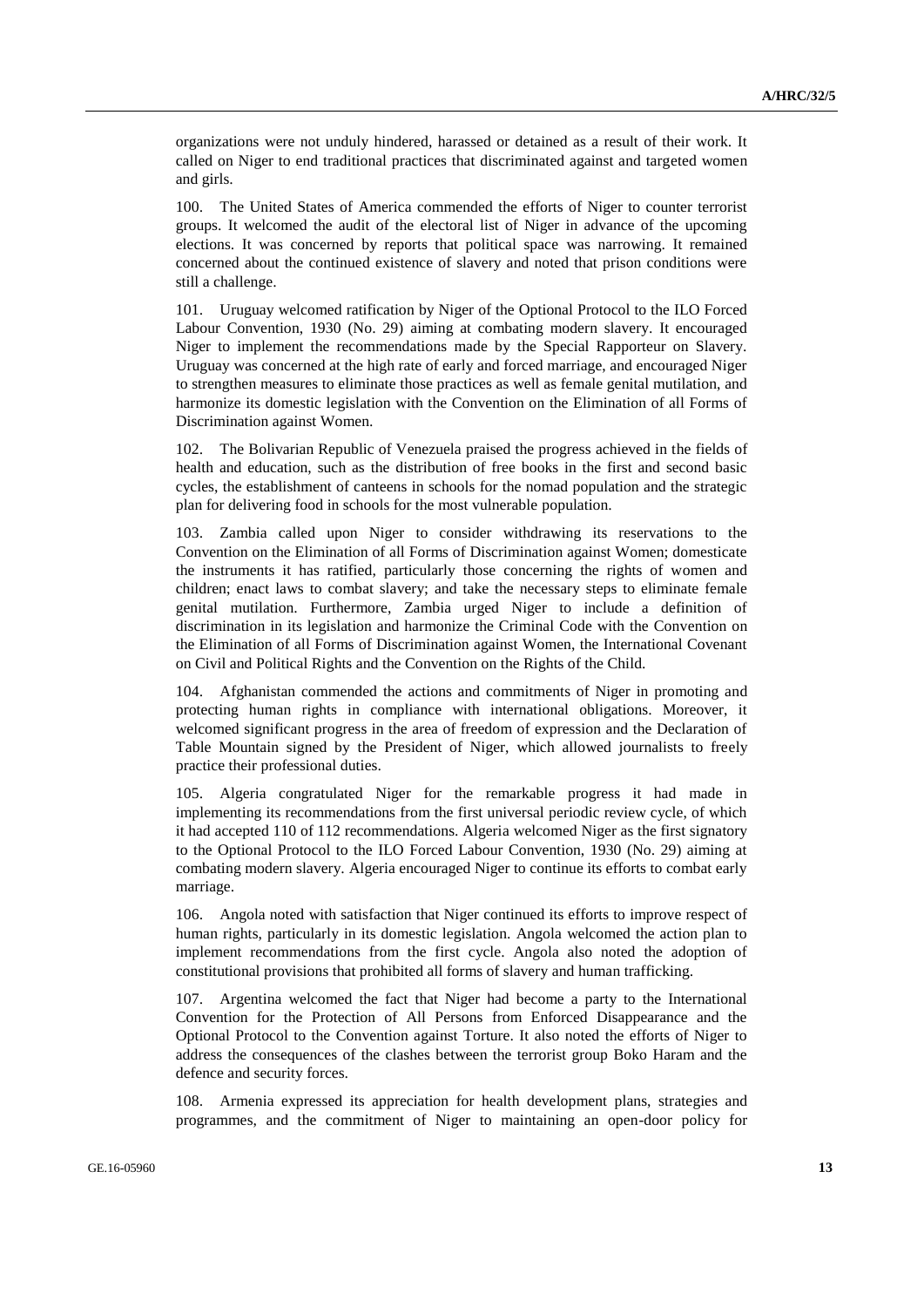refugees. Armenia noted challenges in combating trafficking in persons and addressing the high number of child marriages. Armenia encouraged Niger to reconsider its reservations to its many signed and ratified international human rights instruments.

109. Australia expressed concern about reports of torture and ill-treatment of detainees accused of terrorist activities. It noted the de facto moratorium on executions. However, it regretted that this penalty remained in the Penal Code. Australia was also concerned by reports of violence against women, including female genital mutilation, and by the persistence of slavery.

110. Azerbaijan welcomed the ratification of the Optional Protocol to the Convention against Torture and the Optional Protocol to the Convention on the Rights of the Child on the involvement of children in armed conflict, and the adoption of the law against trafficking and of rural and water codes. Azerbaijan commended the cooperation of Niger with human rights mechanisms, highlighting the issuance of a standing invitation issued to special procedures, and welcomed quotas for women in elected office and public service.

111. Belgium welcomed the standing invitation extended by Niger to special procedures in 2012, recent ratification of the International Convention for the Protection of All Persons from Enforced Disappearance, and the ratification of the Rome Statute and related amendments to the Penal Code. Belgium expressed appreciation for the moratorium on the death penalty and the decision of Niger to pass the bill to adhere to the Second Optional Protocol to the International Covenant on Civil and Political Rights. Belgium was concerned at the deterioration of the security situation caused by terrorist groups' attacks. Belgium encouraged Niger to ensure the independence of the Judiciary.

112. Benin welcomed in particular the adoption of various laws covering areas such as political life, individual freedoms, child protection and the administration of justice. Benin welcomed the adoption of measures taken regarding the rights to education, food and health. Benin urged Niger to continue awareness-raising campaigns to ensure the completion of legislative processes for the abolition of the death penalty. Benin urged the international community to support the human rights and development efforts of Niger.

113. Botswana welcomed the adoption of the 2014-2019 action plan of the national commission to coordinate the fight against trafficking in persons, as well as legislative measures taken. It encouraged Niger to fully implement the Declaration of Table Mountain and ensure the enjoyment of freedom of expression. Botswana noted measures taken in the areas of violence against women and girls, and early and forced marriages.

114. Brazil expressed its appreciation that Niger had issued a standing invitation to special procedures in line with the universal periodic review recommendation of Brazil. Brazil was encouraged by progress registered in food security with the adoption and implementation of the 3N initiative. It considered that efforts to combat violence against women and girls needed to be further strengthened.

115. Burkina Faso acknowledged security and environmental challenges faced by Niger. It welcomed progress to accede to international human rights instruments. Burkina Faso called upon the international community to fully support Niger in the fight against terrorism.

116. Burundi applauded the issuance of a standing invitation for special procedures to visit Niger. Burundi congratulated Niger for the adoption of the national human rights action plan and a citizenship and human rights education programme. Burundi welcomed the establishment of a national human rights commission. Burundi noted the adoption of a national social protection policy and a regulatory framework to improve care for persons with disabilities and the elderly.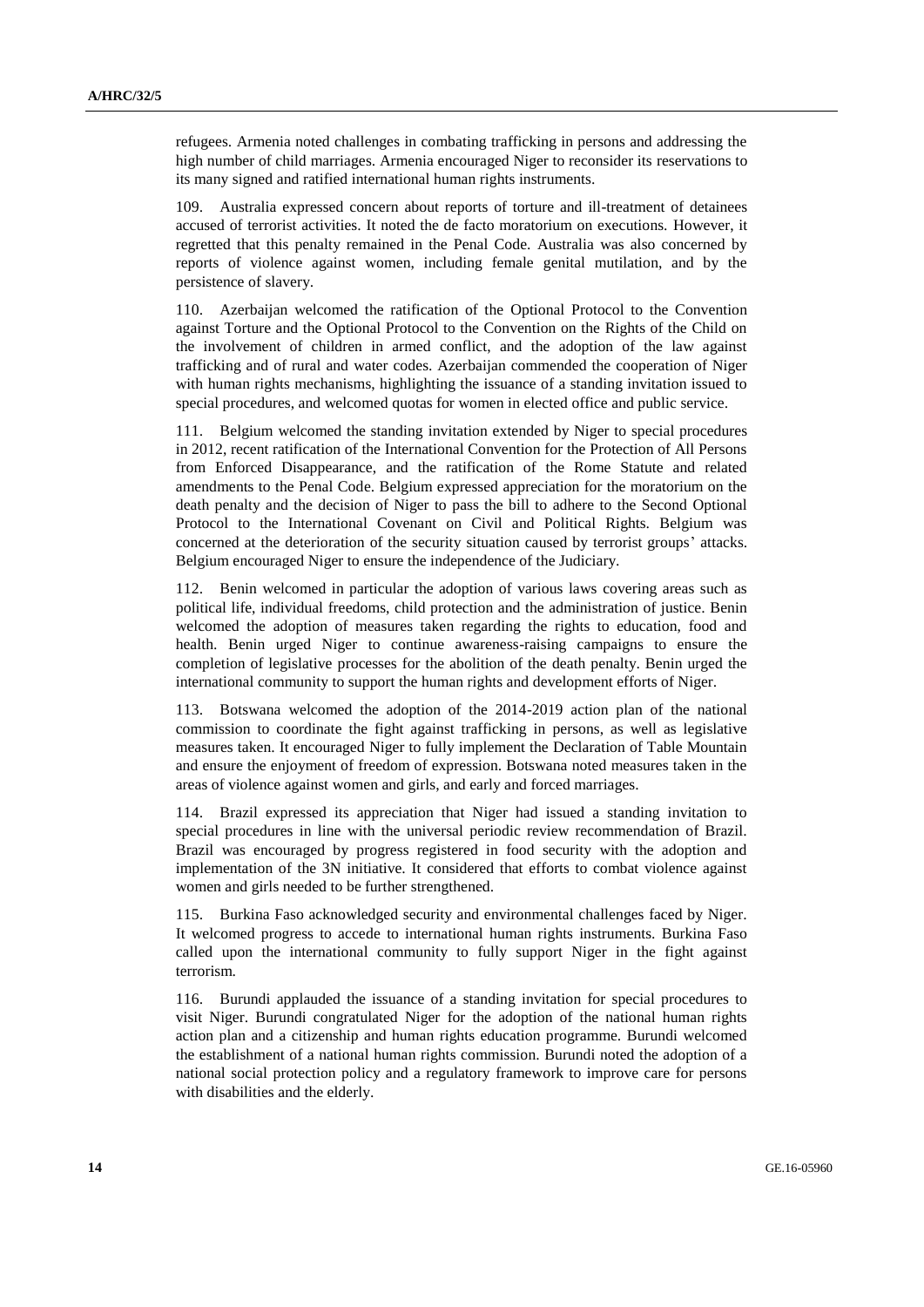117. Canada commended Niger for actions to combat slavery taken since its first universal periodic review. It welcomed the signature of the Declaration of Table Mountain. However, it was concerned about reports of an increase in the arrests of journalists and activists. Canada urged Niger to adopt measures to protect freedom of opinion, expression, peaceful assembly and association.

118. Montenegro commended Niger for its efforts to strengthen the institutional and strategic framework for human rights, in particular to prevent sexual violence and protect victims. Montenegro also noted progress in the areas of education and health. It was, however, concerned about trafficking in children and child labour. It posed questions about any action undertaken to ensure that perpetrators were prosecuted and punished.

119. Chile commended the adoption of regulations to strengthen the institutional framework of Niger, such as the adoption of the national plan for the implementation of the recommendations of the universal periodic review and the extension of an open invitation to special procedures. Chile noted remaining challenges in combatting poverty, protecting the environment, combating desertification and food safety.

### **II. Conclusions and/or recommendations**\*\*

120. **The recommendations formulated during the interactive dialogue/listed below have been examined by Niger and enjoy the support of Niger:**

120.1 **Ratify the International Convention for the Protection of All Persons from Enforced Disappearance (Ghana);**

120.2 **Ratify the International Convention on the Protection of the Rights of All Migrant Workers and Members of Their Families (Congo);**

120.3 **Ratify the Optional Protocol to the Convention on the Rights of the Child on the involvement of children in armed conflict (Spain);**

120.4 **Sign and ratify the Optional Protocol to the Convention on the Rights of the Child on a communications procedure (Chile);**

120.5 **Sign and ratify the Second Optional Protocol to the International Covenant on Civil and Political Rights, to definitively abolish the death penalty in the country (Chile);**

120.6 **Ratify the Second Optional Protocol to the International Covenant on Civil and Political Rights aiming at the abolition of the death penalty (Montenegro) (Norway);**

120.7 **Accede to the Second Optional Protocol to the International Covenant on Civil and Political Rights aimed at abolishing the death penalty (France);**

120.8 **Consider ratifying the Second Optional Protocol to the International Covenant on Civil and Political Rights (Italy);**

120.9 **Re-launch the process of ratifying the Second Optional Protocol to the International Covenant on Civil and Political Rights with a view to the complete abolition of the death penalty (Luxembourg);**

120.10 **Complete the procedures for the ratification of the Second Optional Protocol to the International Covenant on Civil and Political Rights (Spain);**

<sup>\*\*</sup> The conclusions and recommendations have not been edited.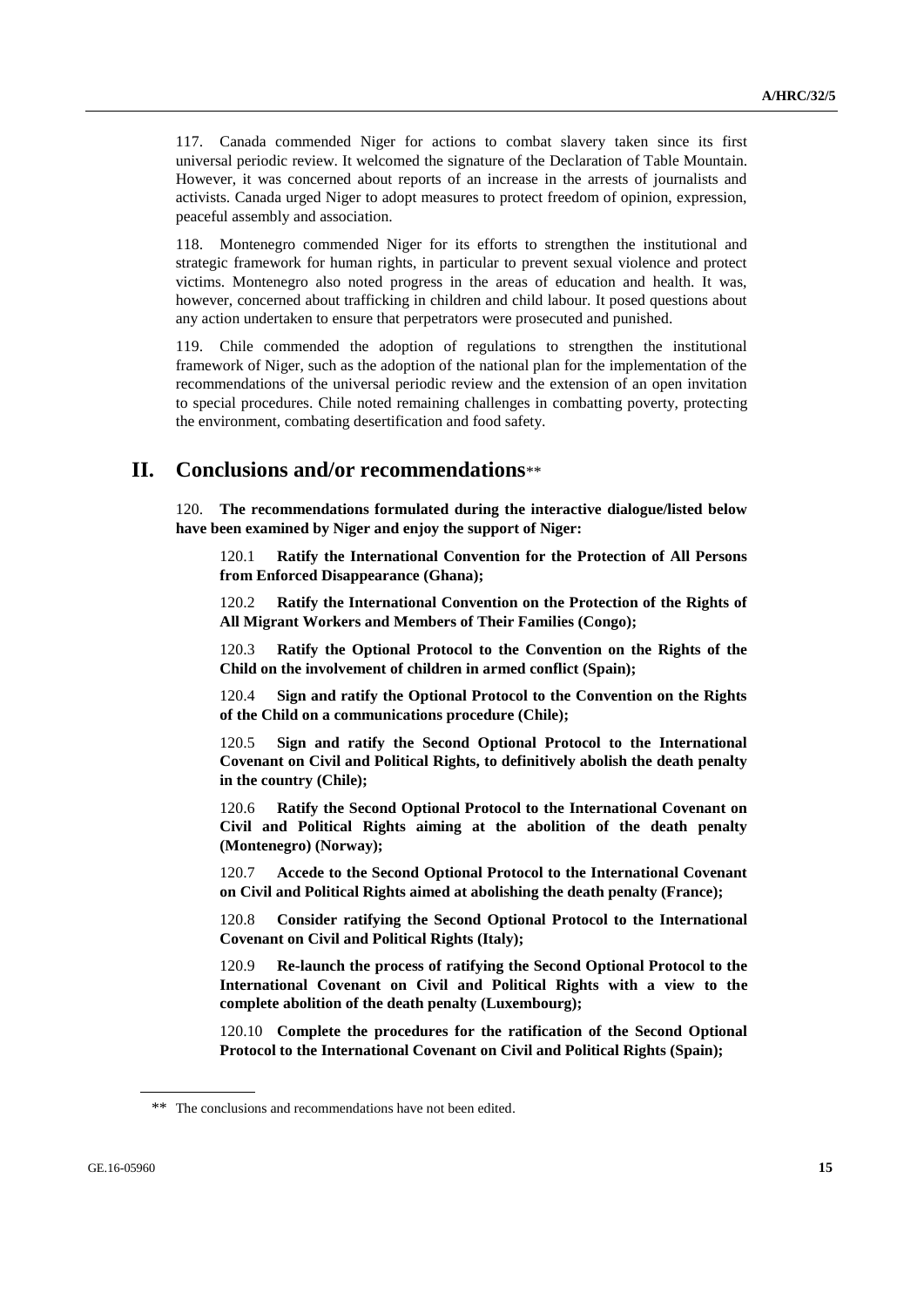120.11 **Complete the internal process to adhere to the Second Optional Protocol to the International Covenant on Civil and Political Rights on abolition of the death penalty, as early as possible (Uruguay);**

120.12 **Complete the ratification of the Second Optional Protocol to the International Covenant on Civil and Political Rights as early as possible; and take all necessary legislative measures to confirm the abolition of the death penalty, including in its domestic legislation (Belgium);**

120.13 **Harmonize its national legislation with the Rome Statute of the International Criminal Court, and accelerate the process to approve the draft law to adhere to the Second Optional Protocol to the International Covenant on Civil and Political Rights, and thus eliminate the death penalty (Costa Rica);**

120.14 **Remove reservations to core human rights instruments including the Convention against Torture, the International Convention on the Elimination of All Forms of Racial Discrimination, the Convention on the Elimination of all Forms of Discrimination against Women and the International Convention on the Protection of the Rights of All Migrant Workers and Members of Their Families (Sierra Leone);**

120.15 **Withdraw its reservations on the Convention on the Elimination of all Forms of Discrimination against Women and incorporate all the provisions of that Convention into national law (Luxembourg);**

120.16 **Lift its reservations to the Convention on the Elimination of all Forms of Discrimination against Women and ratify the Maputo Protocol to ensure women's rights (Norway);**

120.17 **Withdraw its reservations to the Convention on the Elimination of all Forms of Discrimination against Women (Canada);**

120.18 **Remove reservations to the Convention on the Elimination of all Forms of Discrimination against Women, as previously recommended (Slovenia);**

120.19 **Adopt all the necessary measures to lift reservations to the Convention on the Elimination of all Forms of Discrimination against Women (Panama);**

120.20 **Undertake efforts to withdraw the country's reservations to the Convention on the Elimination of all Forms of Discrimination against Women (South Africa);**

120.21 **Make all the necessary efforts to remove the reservations from the Convention on the Elimination of all Forms of Discrimination against Women (Togo);**

120.22 **Accelerate the process of withdrawal of reservations to the Convention on the Elimination of all Forms of Discrimination against Women (Tunisia);**

120.23 **Accelerate the withdrawal of its reservations to the Convention on the Elimination of all Forms of Discrimination against Women, to fully comply with the provisions of the Convention, and introduce plans and programs to eliminate all forms of discrimination against women (Chile);**

120.24 **Consider ratifying the Convention on the Prevention and Punishment of the Crime of Genocide (Côte d'Ivoire);**

120.25 **Accede to the Convention on the Prevention and Punishment of the Crime of Genocide (Armenia);**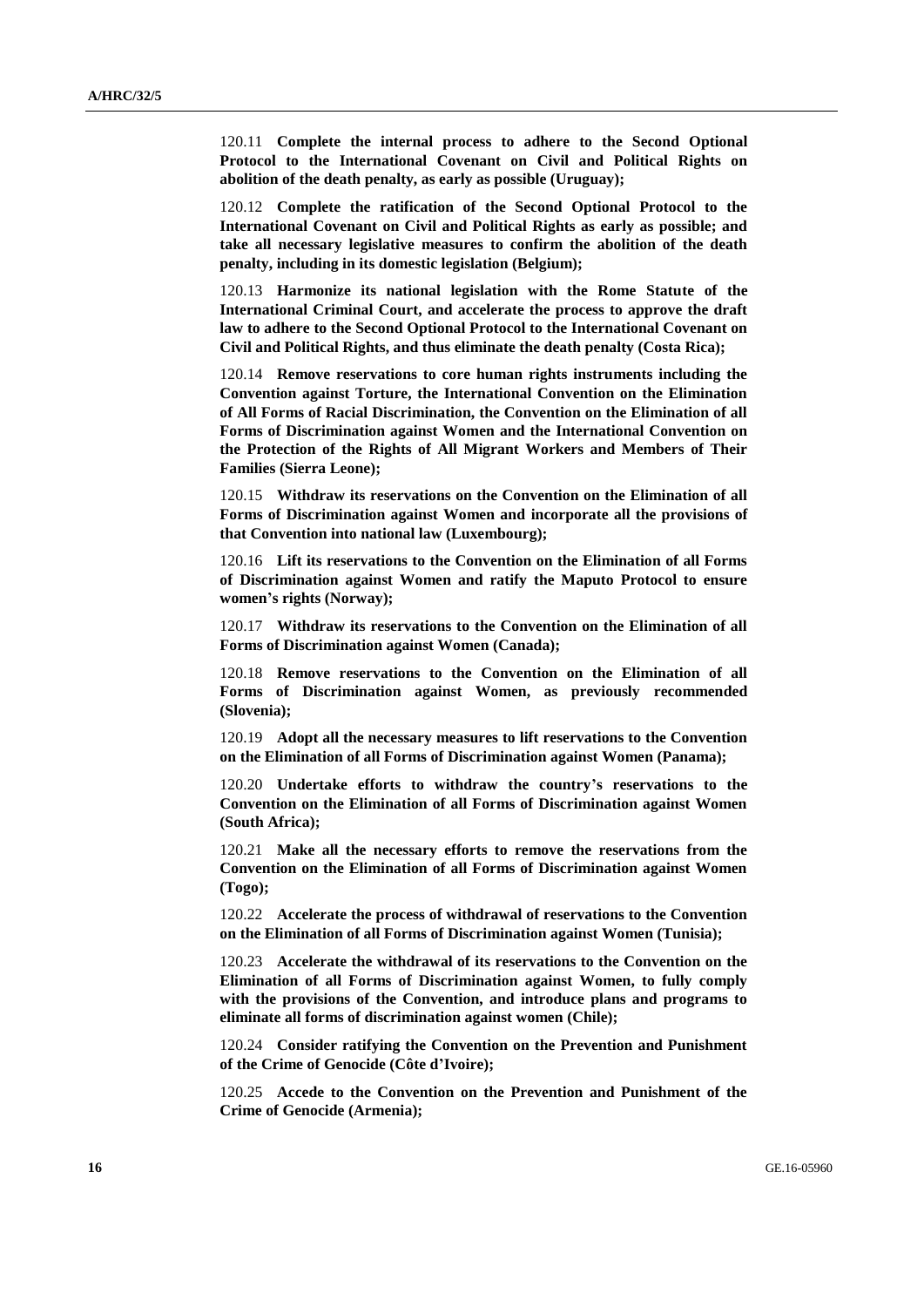120.26 **Accede to the Convention on the Non-Applicability of Statutory Limitations to War Crimes and Crimes Against Humanity (Ghana);**

120.27 **Consider ratifying the ILO Domestic Workers Convention, 2011 (No. 189) (Philippines);**

120.28 **Establish normative frameworks to help domesticate the human rights instruments it has ratified (Sierra Leone);**

120.29 **Take all necessary measures to fully align its legislation with the Rome Statute and particularly to allow full cooperation with the International Criminal Court (Belgium);**

120.30 **Proceed with the internal measures necessary to comply with the obligations arising from the Optional Protocol to the International Covenant on Economic, Social and Cultural Rights (Portugal);**

120.31 **Ensure a rigorous implementation of its legislation in the main sectors that have an impact on the enjoyment of human rights such as education, health, rights of women and children, environment and access to justice (Burkina Faso);**

120.32 **Harmonize national laws with international regulations on rights of women and children (Ukraine);**

120.33 **Adopt a family law that ensures equal rights between men and women and which protects girls from early and forced marriage (Denmark);**

120.34 **Adopt a family code (Algeria);**

120.35 **Prevent early, child and forced marriages by passing into law and effectively enforcing a minimum age of 18 for marriage (Germany);**

120.36 **Increase the minimum legal age for marriage for girls and develop and implement a comprehensive and coordinated strategy to eliminate child, early and forced marriage and to support already married children and adolescent girls (Italy);**

120.37 **Adopt national legislation prohibiting the recurring forced marriages of minors in the country (Spain);**

120.38 **Ban by law early and forced marriage as well as the practice of Wahaya (Ukraine);**

120.39 **Establish and enforce laws and policies that criminalize and help prevent child, early and forced marriages (Canada);**

120.40 **Adopt the law that will protect minors from early and forced marriages (Montenegro);**

120.41 **Continue its efforts to strengthen the National Human Rights Commission, in line with the Paris Principles and with full participation of the civil society (Indonesia);**

120.42 **Take the necessary measures to ensure that the National Human Rights Commission is in conformity with the Paris Principles (Chile);**

120.43 **Strengthen its internal human rights monitoring system by proceeding with the accreditation of the National Human Rights Commission with A category rating according to the Paris Principles (Portugal);**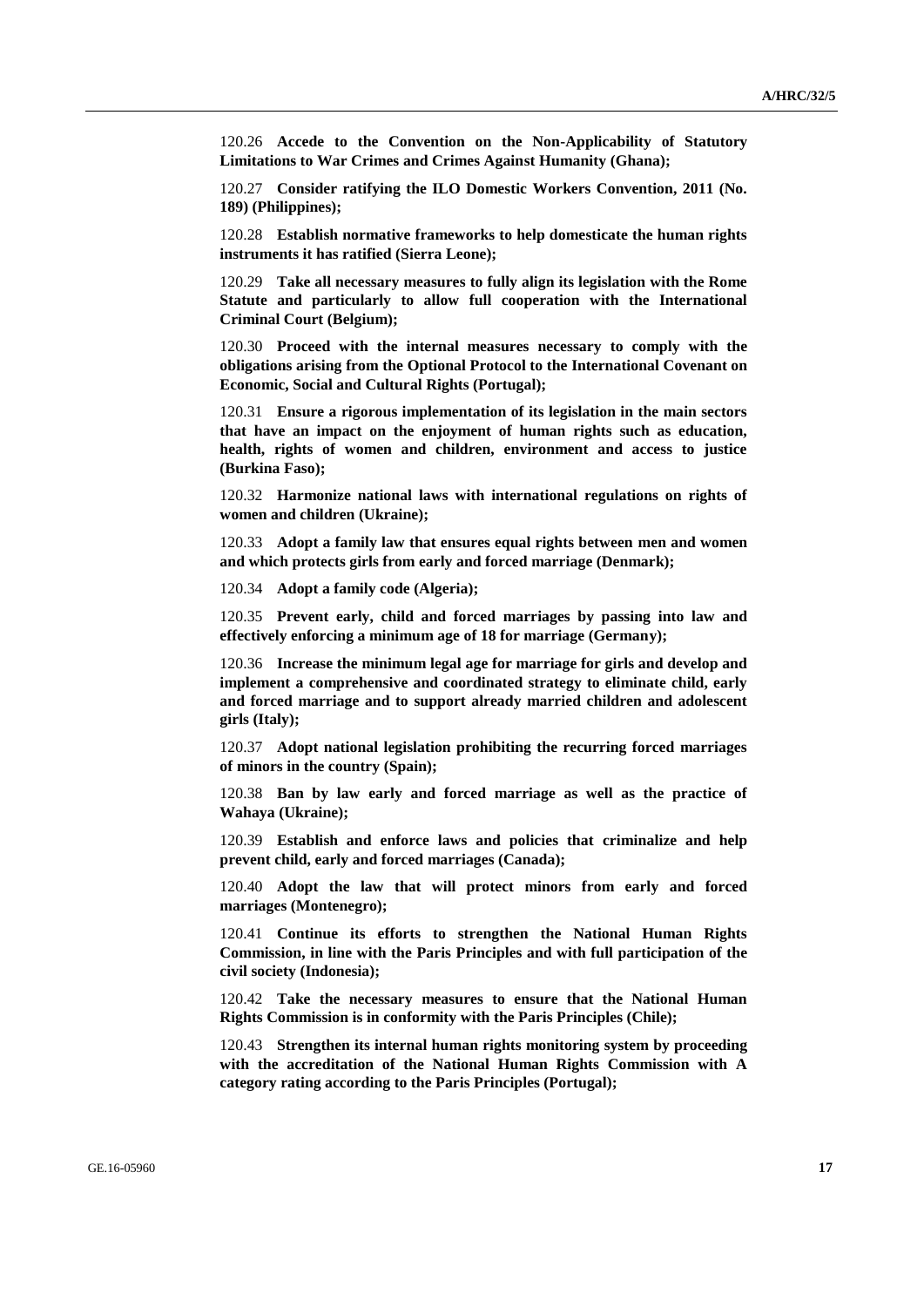120.44 **Increase the human and financial resources of the National Human Rights Commission in order to allow it to obtain A status from the International Coordinating committee of national institutions for the promotion and protection of human rights (Senegal);**

120.45 **Provide the National Commission for Human Rights with adequate resources to enable it to conform to its mandate in full compliance with the Paris Principles (Tunisia);**

120.46 **Establish an independent and specialized institution to investigate any allegations of human rights violations (Afghanistan);**

120.47 **Develop a monitoring system to implement recommendations accepted at the previous universal periodic review cycle and ensure implementation (Costa Rica);**

120.48 **Consolidate the rule of law and human rights principles in the society (Iraq);**

120.49 **Continue to implement the National Policy on Justice and Human Rights (Pakistan);**

120.50 **Continue the cooperation with the international community to improve democracy and social development in accordance with human rights principles (Iraq);**

120.51 **Continue its efforts to promote and protect the rights of children and of persons with disabilities (Islamic Republic of Iran);**

120.52 **Better integrate the concerns of elderly persons and those with disabilities into public policies (Senegal);**

120.53 **Continue to uphold and respect human rights standards and obligations as it pursues counter-terrorist operations (Philippines);**

120.54 **Take the necessary measures to protect the victims of Boko Haram and the terrorist groups, in particular children (Egypt);**

120.55 **Further continue taking effective counter-terrorism measures as terrorism is a cause for serious human rights abuses in the country (Ethiopia);**

120.56 **Continue to strengthen the national efforts to control the borders and to fight against trafficking in persons and drug smuggling as well as terrorist activities of Boko Haram in the borders and to continue the effective coordination with neighbouring countries in that regard (Libya);**

120.57 **Implement existing laws and undertake concerted efforts to combat violent extremism and acts of terrorism (Malaysia);**

120.58 **Encourage the efforts displayed to combat terrorism (Iraq);**

120.59 **Continue with its commitment to fight terrorism, together with other countries in the region (Nicaragua);**

120.60 **Continue its engagement with the United Nations human rights mechanisms for the promotion and protection of human rights (Azerbaijan);**

120.61 **Continue to engage its regional and international partners with the view of seeking technical and other assistance towards its full compliance with its human rights treaty obligations (Philippines);**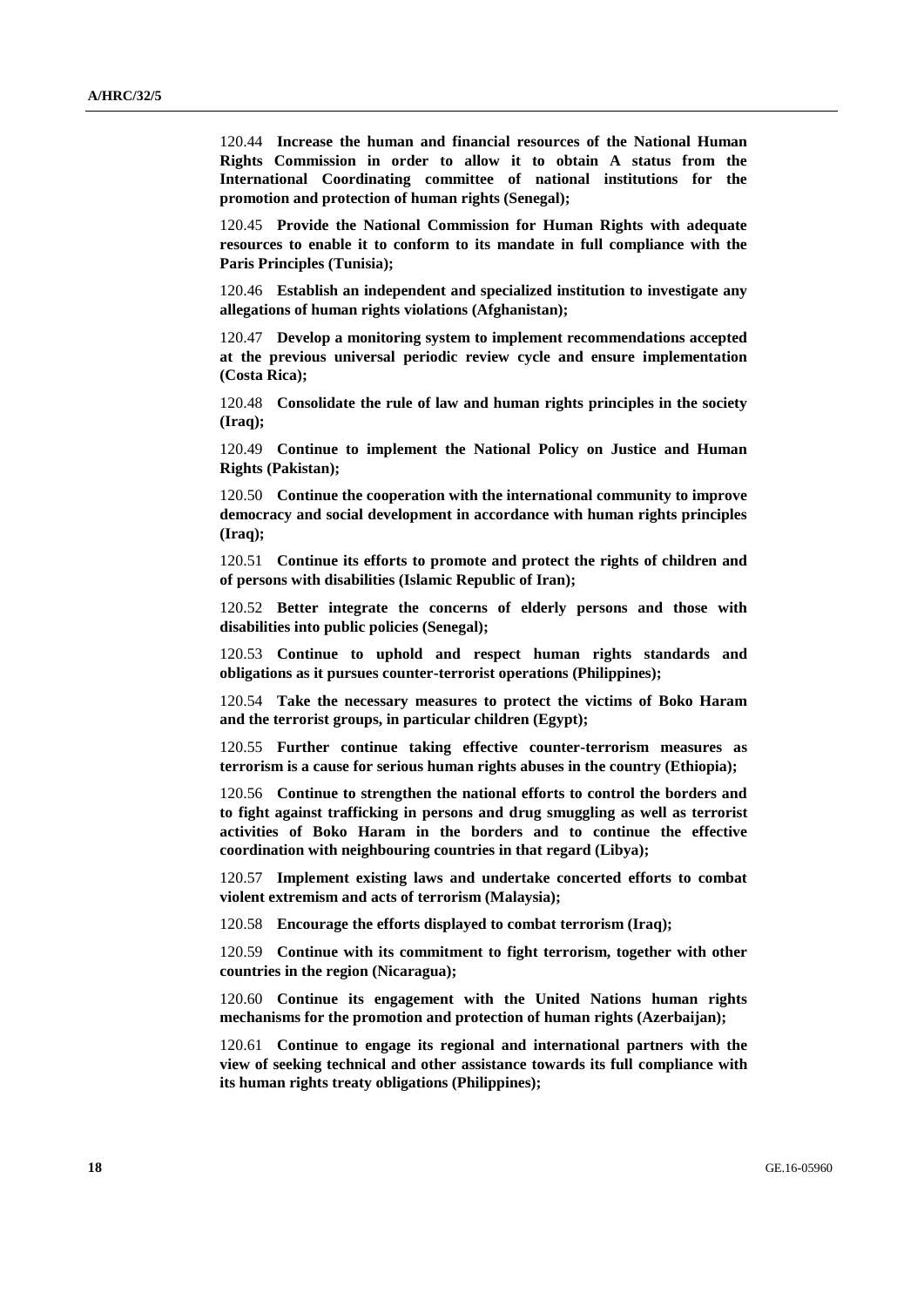120.62 **Submit overdue reports to the relevant United Nations treaty bodies (Sierra Leone);**

120.63 **Submit its initial report to the Committee against Torture without further delay (Denmark);**

120.64 **Take measures to effectively implement the provisions of the Convention on the Elimination of all Forms of Discrimination against Women and the Convention on the Rights of the Child, with special attention placed on the principle of non-discrimination (Namibia);**

120.65 **Actively promote women's rights and eliminate discrimination against women (China);**

120.66 **Further take measures in order to improve its legislation, policy and practice on gender equality and on prevention and response to gender-based violence (Portugal);**

120.67 **Step up measures through legislation, policies and programmes to promote the rights of women, and protect them from being victimized by any forms of slavery and abuse (Malaysia);**

120.68 **Review the legislation to eliminate provisions that may discriminate against women and girls and harmonize it with the Convention on the Elimination of all Forms of Discrimination against Women (Mexico);**

120.69 **Repeal all norms/standards that discriminate against women, remove all reservations to the Convention on the Elimination of all Forms of Discrimination against Women and promote gender equality by introducing public awareness-raising programmes (France);**

120.70 **Enhance its efforts to eliminate all forms of discrimination against women and withdraw its reservations to the Convention on the Elimination of all Forms of Discrimination against Women (Portugal);**

120.71 **Step up efforts to combat all forms of discrimination towards women, in particular by re-examining its reservations to the Convention on the Elimination of all Forms of Discrimination against Women, with a view to withdrawing them (Brazil);**

120.72 **Conduct an awareness-raising and educational campaign among the populations with the view to eliminate all the socio-cultural barriers which impede the full enjoyment of the rights of women (Angola);**

120.73 **Strengthen the measures to combat discrimination against women and girls, in particular, by prohibiting early or forced marriages (Argentina);**

120.74 **Continue intensifying its efforts to promote women's empowerment through capacity-building, gender sensitivity training and public awarenessraising activities (Azerbaijan);**

120.75 **Strengthen the awareness-raising and training of women on leadership (Cuba);**

120.76 **Formally abolish the death penalty, as previously recommended (Slovenia);**

120.77 **Abolish the death penalty, despite obstacles (Djibouti);**

120.78 **Abolish the death penalty and ratify the second Optional Protocol to the International Covenant on Civil and Political Rights (Portugal);**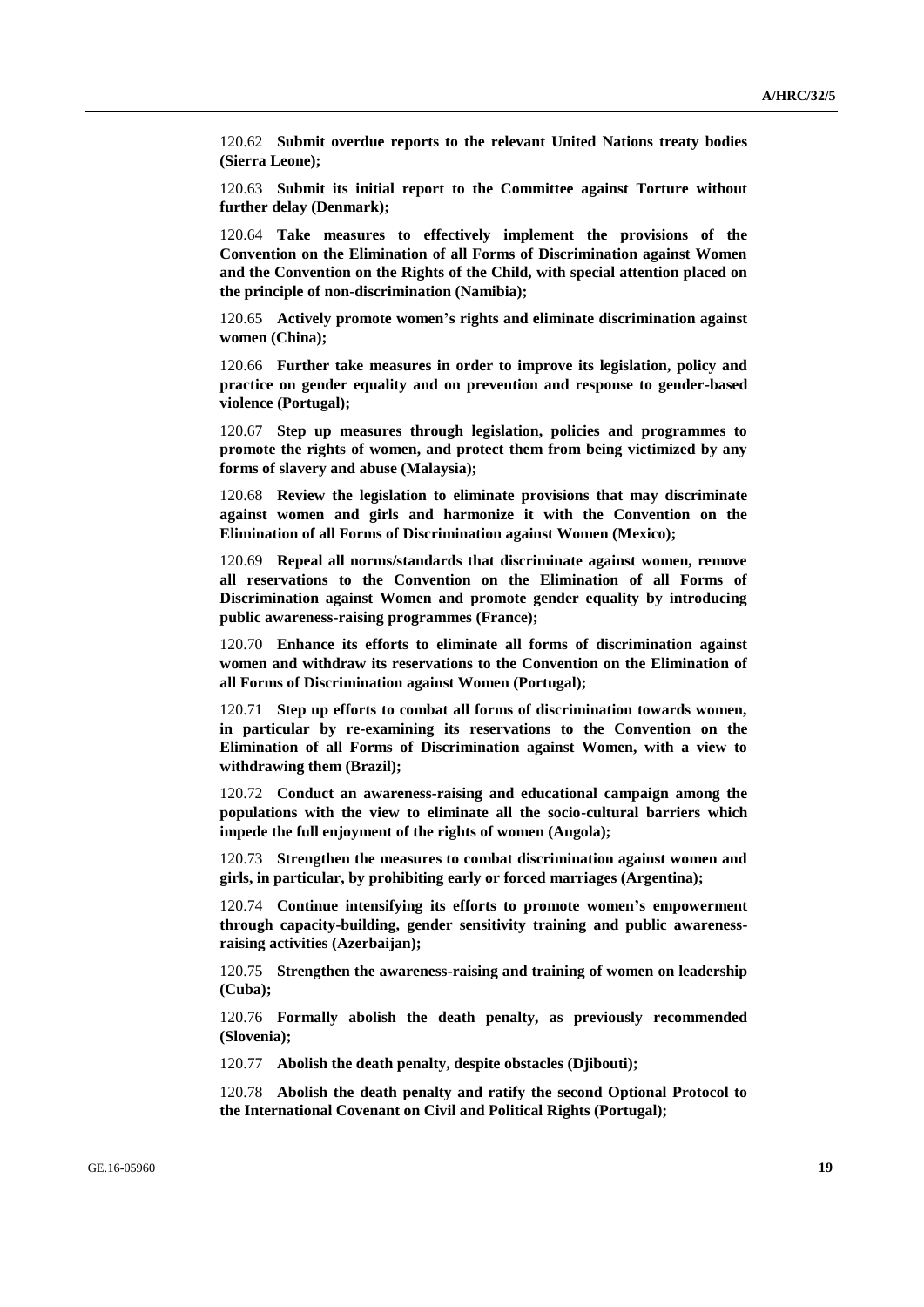120.79 **Abolish the death penalty, through the accession to the Second Optional Protocol to the International Covenant on Civil and Political Rights, aiming at the abolition of the death penalty and maintain the de facto moratorium on executions until ratification (Georgia);**

120.80 **Remove the death penalty from its Penal Code with a view to ratifying the Second Optional Protocol to the International Covenant on Civil and Political Rights (Australia);**

120.81 **Consider taking measures aimed at affecting a de facto and de jure moratorium on the death penalty (Namibia);**

120.82 **Continue efforts towards the abolition of the death penalty (South Africa);**

120.83 **Accelerate the procedure relating to the abolition of the death penalty, as quickly as possible (Togo);**

120.84 **Enact the law on abolishment of the death penalty (Ukraine);**

120.85 **Criminalize acts of torture in the penal code and set up a national preventive mechanism in line with the Optional Protocol to the Convention against Torture (France);**

120.86 **Include a definition of torture in the Penal Code (Australia);**

120.87 **Set up a specialized body on penitentiary administration (Togo);**

120.88 **Establish a national independent mechanism responsible for the inspection of detention centres (Ukraine);**

120.89 **Conduct a review of prison conditions in the country's various detention facilities and implement a plan for addressing overcrowding (United States of America);**

120.90 **Eliminate overcrowding in prisons (Ukraine);**

120.91 **Strengthen legislation and policy on gender equality and the prevention and punishment of gender-based violence (Côte d'Ivoire);**

120.92 **Increase efforts to prevent sexual and gender violence, especially regarding groups at risk, such as child girls refugees, and decrease gender inequality through urgently improving legislation and educational programmes (Costa Rica);**

120.93 **Strengthen efforts to protect women and girls from all forms of violence and implement a strategy to eliminate negative cultural practices that are harmful and discriminate against women (Australia);**

120.94 **Strengthen the laws on the protection of the rights of women with a view to effectively address violence against women, including sexual violence and female genital mutilation (Botswana);**

120.95 **Abolish the practice of female genital mutilation (Congo);**

120.96 **Conduct awareness-raising campaigns related to women's rights, in particular aimed at eradicating female genital mutilation (Georgia);**

120.97 **Intensify efforts to fully eradicate female genital mutilation, also by promoting awareness-raising and educational activities particularly targeted at local community leaders and health workers (Italy);**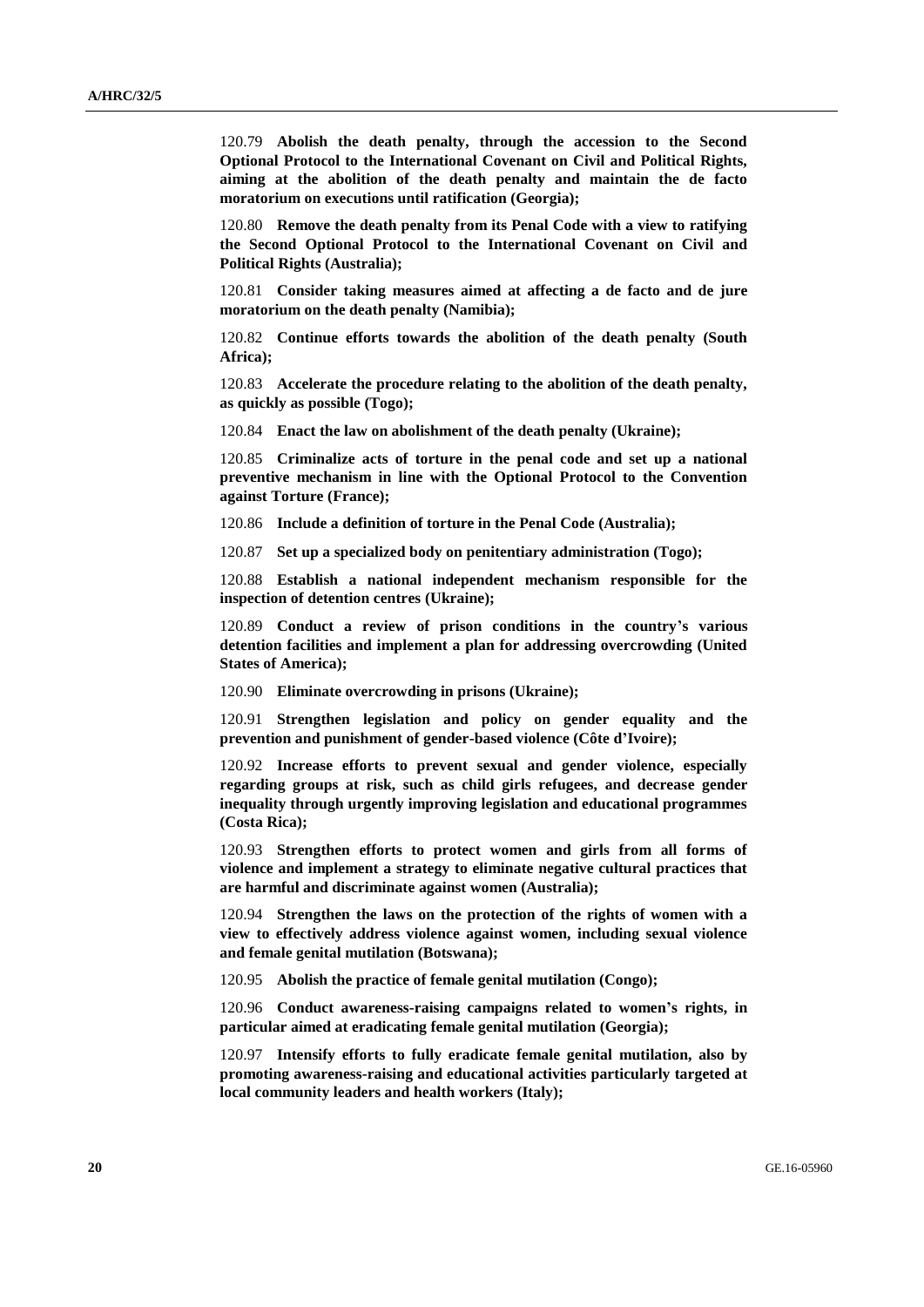120.98 **Eradicate all harmful practices such as female genital mutilation and early or forced marriages, and take the necessary measures to ensure the full protection of boys and girls (Mexico);**

120.99 **Continue taking further measures to eliminate female genital mutilation (South Sudan);**

120.100 **Prohibit the harmful practices such as the female genital mutilation and the Wahaya or practice of the fifth wife converted into sexual slave (Spain);**

120.101 **Intensify awareness-building among traditional and religious leaders to strictly observe the ban on female genital mutilation (Ukraine);**

120.102 **Create and implement a strategy to eliminate traditional harmful practices, such as female genital mutilation, child, early and forced marriage, and "Wahaya", and modify traditional stereotypes that are harmful to and discriminate against women (United Kingdom of Great Britain and Northern Ireland);**

120.103 **Continue with the education process, dissemination of information and awareness raising for families, local leaders, civil society and all relevant actors, in order to eradicate the practice known as "Wahaya" or 5th wife (Uruguay);**

120.104 **Set up a national strategy to combat all forms of slavery (Egypt);**

120.105 **Take more active measures to abolish all forms of slavery in practice (Georgia);**

120.106 **Review Law 2003-25 of 23 June 2003 with a view to giving itself the appropriate means to eventually eradicate all forms of slavery and promptly adopt national action plans to this end (Luxembourg);**

120.107 **Ensure effective implementation of existing legislation to eradicate all forms of slavery, prosecute perpetrators and ensure effective access to justice for victims of slavery (Italy);**

120.108 **Adopt and implement targeted measures to address the root causes of slavery, including poverty, inequality and customary norms (Italy);**

120.109 **Adopt a long-term national plan with local communities and civil society, in order to decrease the traditional practice of slavery among certain ethnic groups, avoid its continuity in future generations and eradicate it definitely (Uruguay);**

120.110 **Continue its efforts in the fight against slavery and human trafficking, promoting a culture of respect, equality and tolerance (Nicaragua);**

120.111 **Conduct a nationwide study on the prevalence of slavery and slaverylike practices in cooperation with national and international stakeholders (Norway);**

120.112 **Build law enforcement and labour inspection capacity to combat slavery practices, including sexual servitude, and forced child begging, and rehabilitate and integrate victims (United States of America);**

120.113 **Take concerted action to eradicate slavery including by enforcing the anti-slavery law and ensuring prosecution of perpetrators; taking measures to prevent slavery, protect and rehabilitate victims; and raising awareness of the criminalisation of slavery (Australia);**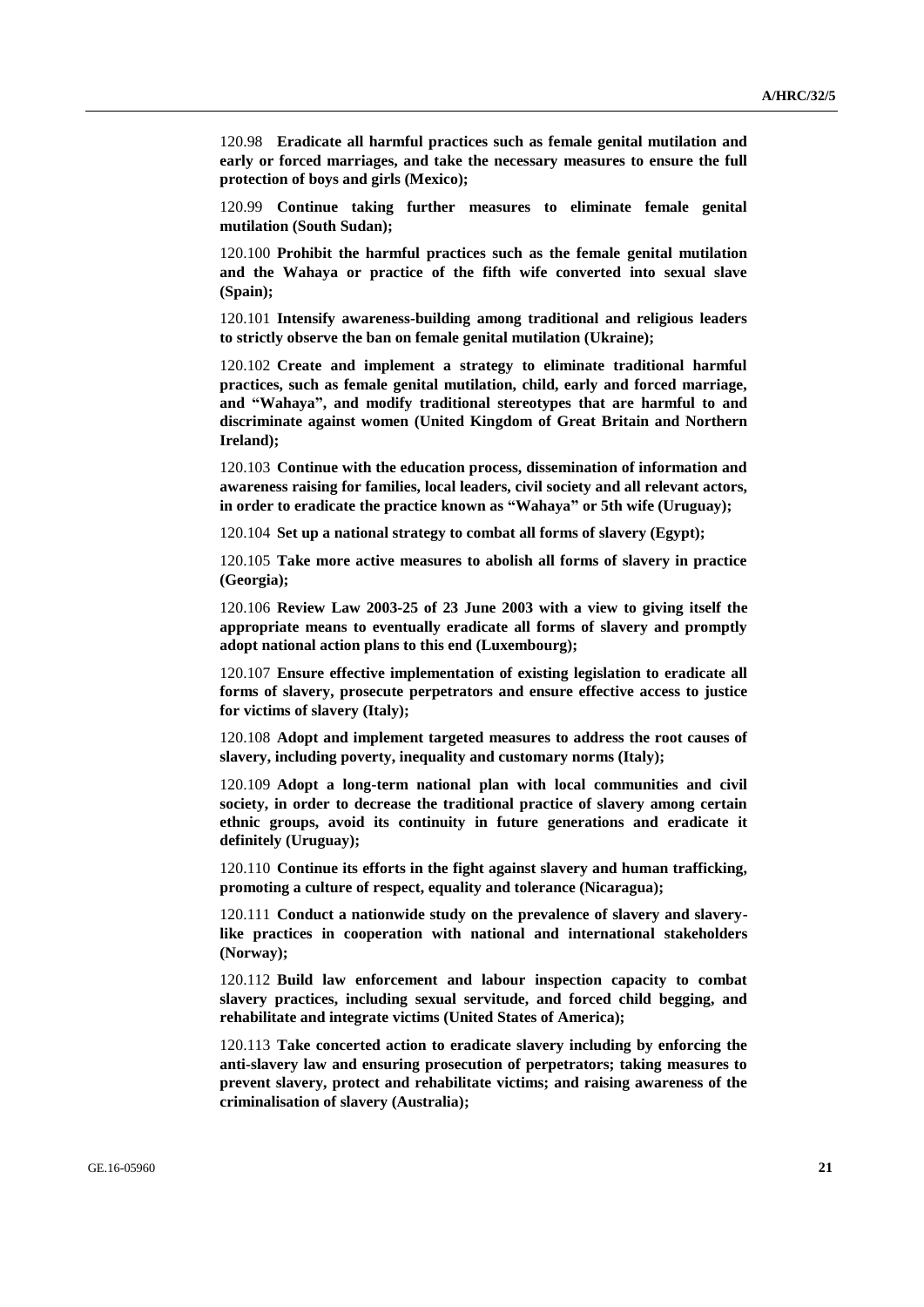120.114 **Take effective actions to prevent and eradicate all forms of slavery and discrimination (Panama);**

120.115 **Take the necessary measures to eliminate child labour, especially forced begging (Mexico);**

120.116 **Create and implement, in conjunction with all social partners, a holistic policy aimed at progressively eradicate child labour (Panama);**

120.117 **Prevent different forms of danger for children such as life on the streets, domestic violence, child trafficking, child labour, armed conflict, sexual exploitation (Ukraine);**

120.118 **Foster national strategies to combat child labour (Brazil);**

120.119 **Combat the trafficking of children, including the problem of combatting the forced begging of children (Djibouti);**

120.120 **Ensure effective implementation of the 2014 National Action Plan to combat trafficking in persons and related offences, including slavery (Italy);**

120.121 **Continue the implementation of the national action plan against human trafficking that was adopted in 2014 (France);**

120.122 **Further strengthen its efforts in implementing the National Action Plan to Combat Trafficking in Persons and related Offences, including Slavery of 2014-2019 (Indonesia);**

120.123 **Further strengthen its national legislation to combat trafficking in persons (Islamic Republic of Iran);**

120.124 **Develop a national action plan to address the needs of victims of trafficking in human beings (Portugal);**

120.125 **Guarantee mechanisms of access to justice for the most vulnerable sectors of the population (Mexico);**

120.126 **Ensure that members of the security forces who are responsible for violations of human rights are prosecuted (France);**

120.127 **Open impartial and independent investigations into claims of torture and ill-treatment and bring perpetrators to justice (Australia);**

120.128 **Take steps to open prompt, impartial, thorough and effective investigations into alleged violations of international human rights law committed by law enforcement agencies in order to bring all the perpetrators to justice (Ghana);**

120.129 **Strengthen the measures aimed at ensuring the investigation and punishment of perpetrators of human rights violations, as well as the reparation of victims (Argentina);**

120.130 **Promote awareness-raising campaigns and adaptive policies aimed at eliminating child, early and forced marriage (Sierra Leone);**

120.131 **Take steps aimed at the elimination of child, early and forced marriage (Armenia);**

120.132 **Ensure full abolition of all forms of early and forced marriages (Botswana);**

120.133 **Advance in the eradication of forced and early marriages involving boys or girls (Chile);**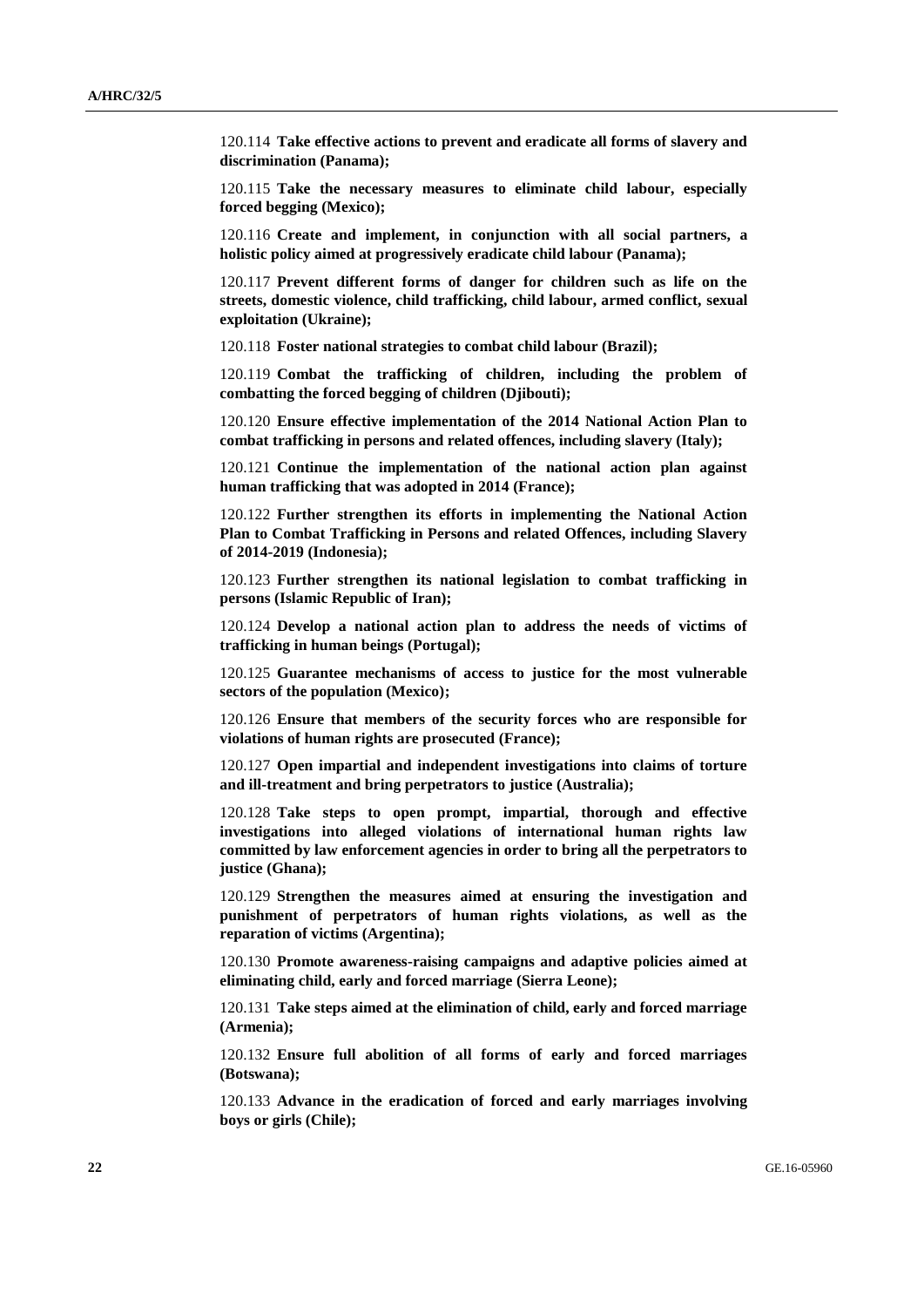120.134 **Respect and fully guarantee the rights to freedom of expression, freedom of association and freedom of assembly, in particular in the context of measures undertaken to respond to violent extremism and terrorism (Switzerland);**

120.135 **Ensures full respect for the right to freedom of expression and media freedom by preventing all harassment and undue detention of journalists and civil society activists (United Kingdom of Great Britain and Northern Ireland);**

120.136 **Respect freedoms of expression and association, both online and offline, particularly leading up to this year's elections, and release political detainees (United States of America);**

120.137 **Protect human rights defenders and ensure that they are able to carry out their work free from harassment and intimidation (Germany);**

120.138 **Take steps to halt all intimidations and harassment by law enforcement officials against human rights defenders (Ghana);**

120.139 **Take firm measures to ensure that human rights defenders and peaceful activists are free to enjoy their fundamental rights of, inter alia, freedom of expression and freedom of association (Norway);**

120.140 **Adopt an action plan for the employment of women and young people (Morocco);**

120.141 **Strengthen the participation of women in decision-making positions and on the labour market (Egypt);**

120.142 **Continue its efforts to improve people's lives and to promote economic and social development (China);**

120.143 **Continue implementing economic and social development programmes in order to fight poverty (Ethiopia);**

120.144 **Continue progressing in the eradication of poverty, with the implementation of its sound social policies to improve the quality of life of its people, particularly of the most vulnerable (Bolivarian Republic of Venezuela);**

120.145 **Continue implementing the 3N Initiative to guarantee the exercise of the right to food (Cuba);**

120.146 **Continue implementing the 3N Initiative in order to ensure the full realization of the right to food (South Africa);**

120.147 **Take, in collaboration with the international community and other United Nations specialized programs, concrete measures to ensure access to adequate food (Madagascar);**

120.148 **Advance in the effective implementation of the human rights to water and sanitation, by increasing public water infrastructures (Spain);**

120.149 **Improve the infrastructure of the health-care system and strengthen women's access to health-care facilities (Madagascar);**

120.150 **Increase efforts to improve women's health, in particular access to family planning services, maternal health care and eliminating the practice of female genital mutilation (Netherlands);**

120.151 **Take appropriate measures to reduce infant mortality and improve access to health services in rural areas (Malaysia);**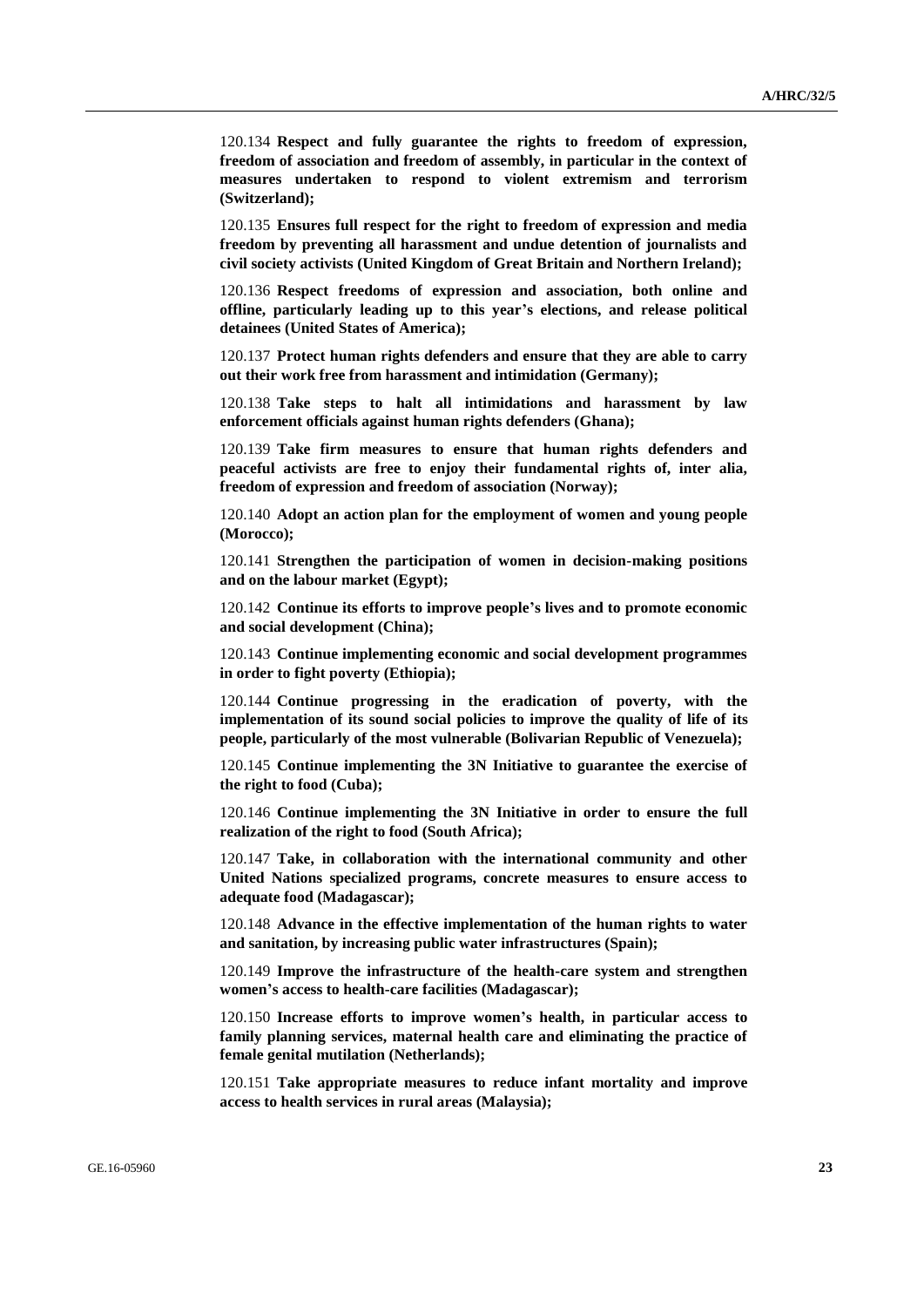120.152 **Strengthen health care and consider the possibility of providing mobile clinics for Bedouins (Egypt);**

120.153 **Facilitate high education and free education to all school-aged children (Egypt);**

120.154 **Continue to facilitate free access to education for both boys and girls (Ukraine);**

120.155 **Expand access to education for children and youth, and provide vocational training as a means to improve their future employability (Malaysia);**

120.156 **Ensure that all children between 4 and 18 years of age have access to education without gender discrimination, in accordance with Article 2 of the Constitution of Niger as well as Articles 2 and 28 of the Convention on the Rights of the Child (Canada);**

120.157 **Ensure the equal right to quality education for young mothers and married girls (Slovenia);**

120.158 **Ensure the education and training of girls and women, including access to education on sexual and reproductive health (Switzerland);**

120.159 **Include human rights education in all curricula and school systems (Morocco);**<sup>1</sup>

120.160 **Continue efforts to increase the school enrolment rate and literacy among nomadic populations (Algeria);**

120.161 **Continue to implement the National Social Welfare Policy for Persons with Disabilities (Pakistan);**

120.162 **Enhance the protection of migrants and refugees by implementing the law on human trafficking and enhancing the operational capacities of the Commission Nationale d'Eligibilité au Statut de Réfugié and the Agence Nationale de Lutte contre la traite des Personnes (Germany);**

120.163 **Strengthen safety and protection measures for the exploitation of natural resources, in order to rigorously protect the environment and the health and rights of local residents, and in line with the United Nations Guiding Principles of Business and Human Rights (Slovenia);**

120.164 **Ensure that business companies, particularly those working in mining, respect the human rights, following the guiding principles on business and human rights (Switzerland).**

121. **The following recommendations will be examined by Niger, which will provide responses in due time, but no later than the thirty-second session of the Human Rights Council in June 2016:**

121.1 **Refrain from criminalizing the legitimate activities of human rights defenders and repeal or amend all laws and policies which restrict their activities and rights, including by ensuring that anti-terrorism legislation is not misused (Netherlands);**

 $1$  The recommendation as read in the meeting was: "Include human rights education at all levels of the school system."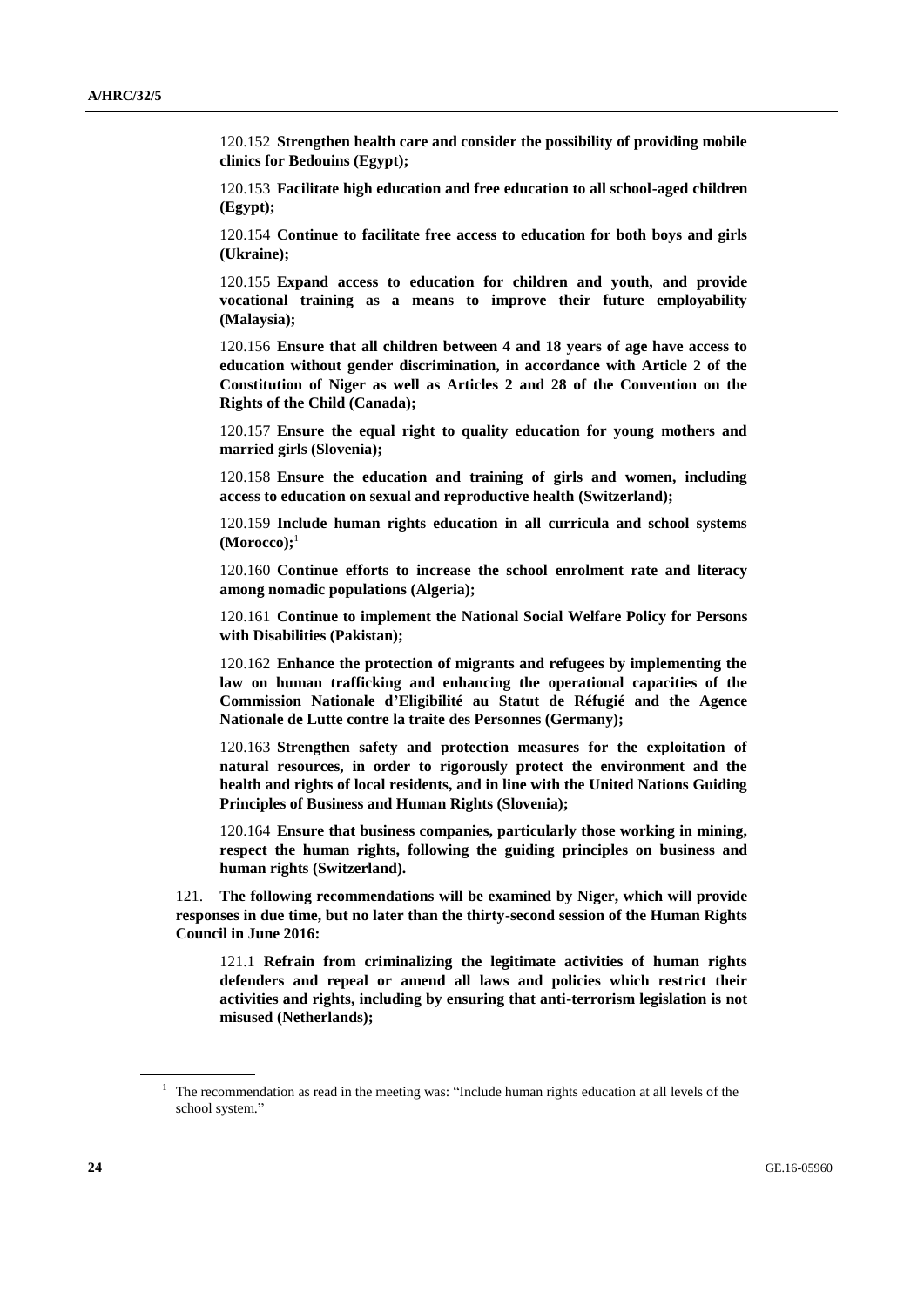121.2 **Adopt the implementing decrees of the ordinance on pastoralism, guaranteeing the protection of land rights (France);**

121.3 **Take concrete steps to effectively increase the protection of the rights of pastoralists (Denmark).**

122. **The recommendation below did not enjoy the support of Niger and would thus be noted:**

122.1 **Ensure participation of indigenous peoples in the decision-making and their equal representation in the governance of the country (Ukraine).**

123. **All conclusions and/or recommendations contained in the present report reflect the position of the submitting State(s) and/or the State under review. They should not be construed as endorsed by the Working Group as a whole.**